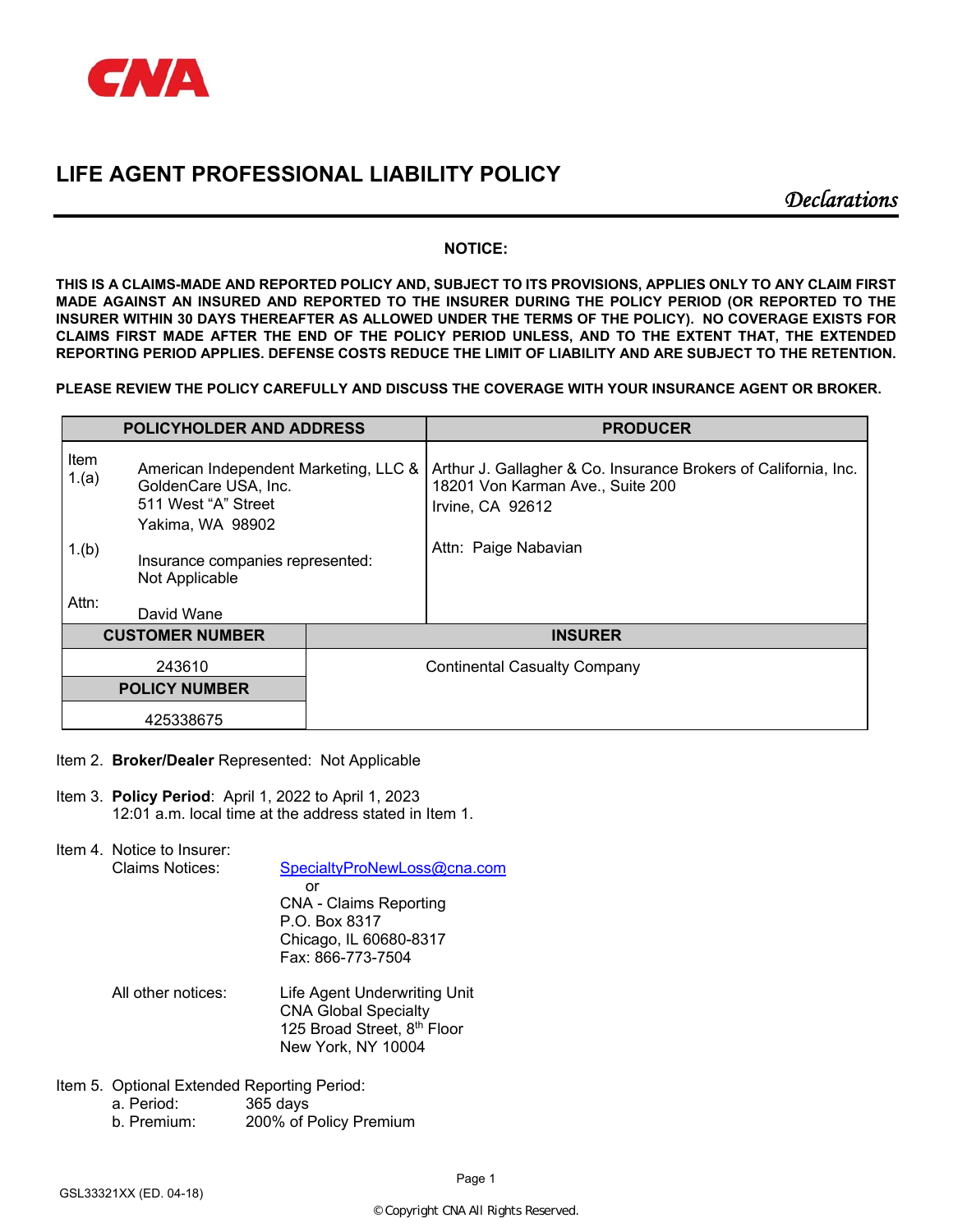

*Declarations* 

Item 6. Limits of Liability and Retention:

- a. Policy Aggregate Limit of Liability: \$20,000,000
- b. Vicarious Liability: Included Yes
- c. Limits and Retention Schedule

The Limits of Liability set forth below represent the options available to every **Insured** under this Policy, the Limits of Liability applicable to each **Insured** are the Limits of Liability identified in the written records of the **Policyholder**.

| (2)                                                                                                                                             | $\circled{3}$                                                                                                                                                               |
|-------------------------------------------------------------------------------------------------------------------------------------------------|-----------------------------------------------------------------------------------------------------------------------------------------------------------------------------|
| <b>SCHEDULED LIMITS OF LIABILITY</b>                                                                                                            | <b>RETENTIONS</b>                                                                                                                                                           |
| Agents or General Agents (who are not also covered<br>as a Registered Representative)<br>Each Claim \$1,000,000<br>In the Aggregate \$1,000,000 | Insurance products sponsored by Companies identified<br>in Item 1a. or 1b.:<br>Each Claim \$500<br><b>Indexed Annuities:</b><br>Each Claim \$2,500<br>All Outside Business: |
|                                                                                                                                                 | Each Claim \$2,500                                                                                                                                                          |
| <b>Registered Representatives</b>                                                                                                               | Mutual Funds/Variable Annuities sold through any                                                                                                                            |
| Each Claim \$1,000,000                                                                                                                          | <b>Broker/Dealer:</b>                                                                                                                                                       |
| In the Aggregate \$1,000,000                                                                                                                    | Each Claim \$2,500                                                                                                                                                          |
| Agents or General Agents (who are not also covered<br>as a Registered Representative)<br>Each Claim \$2,000,000<br>In the Aggregate \$2,000,000 | Insurance products sponsored by Companies identified<br>in Item 1a. or 1b.:<br>Each Claim \$500<br><b>Indexed Annuities:</b><br>Each Claim \$5,000<br>All Outside Business: |
|                                                                                                                                                 | Each Claim \$5,000                                                                                                                                                          |
| <b>Registered Representatives</b>                                                                                                               | Mutual Funds/Variable Annuities sold through any                                                                                                                            |
| Each Claim \$2,000,000                                                                                                                          | <b>Broker/Dealer:</b>                                                                                                                                                       |
| In the Aggregate \$2,000,000                                                                                                                    | Each Claim \$5,000                                                                                                                                                          |
| (The Limits of Liability shall apply separately to each                                                                                         | (The Retention shall apply separately to each Insured. If                                                                                                                   |
| Insured and shall be the maximum Limit of Liability for                                                                                         | more than one Retention is applicable to a single Claim, the                                                                                                                |
| such Insured regardless of whether such Insured is                                                                                              | maximum aggregate Retention for such Claim shall be the                                                                                                                     |
| duly registered or not.)                                                                                                                        | largest of such Retentions.)                                                                                                                                                |

Item 7. Entity Prior Acts Date: Not Applicable

Item 8. Endorsements forming a part of this Policy at issuance:

- 1. CNA88391XX (3-17) Wire Transfer Claim Endorsement
- 2. CNA98010XX (3-20) Transfer of Pension Benefit Exclusion Endorsement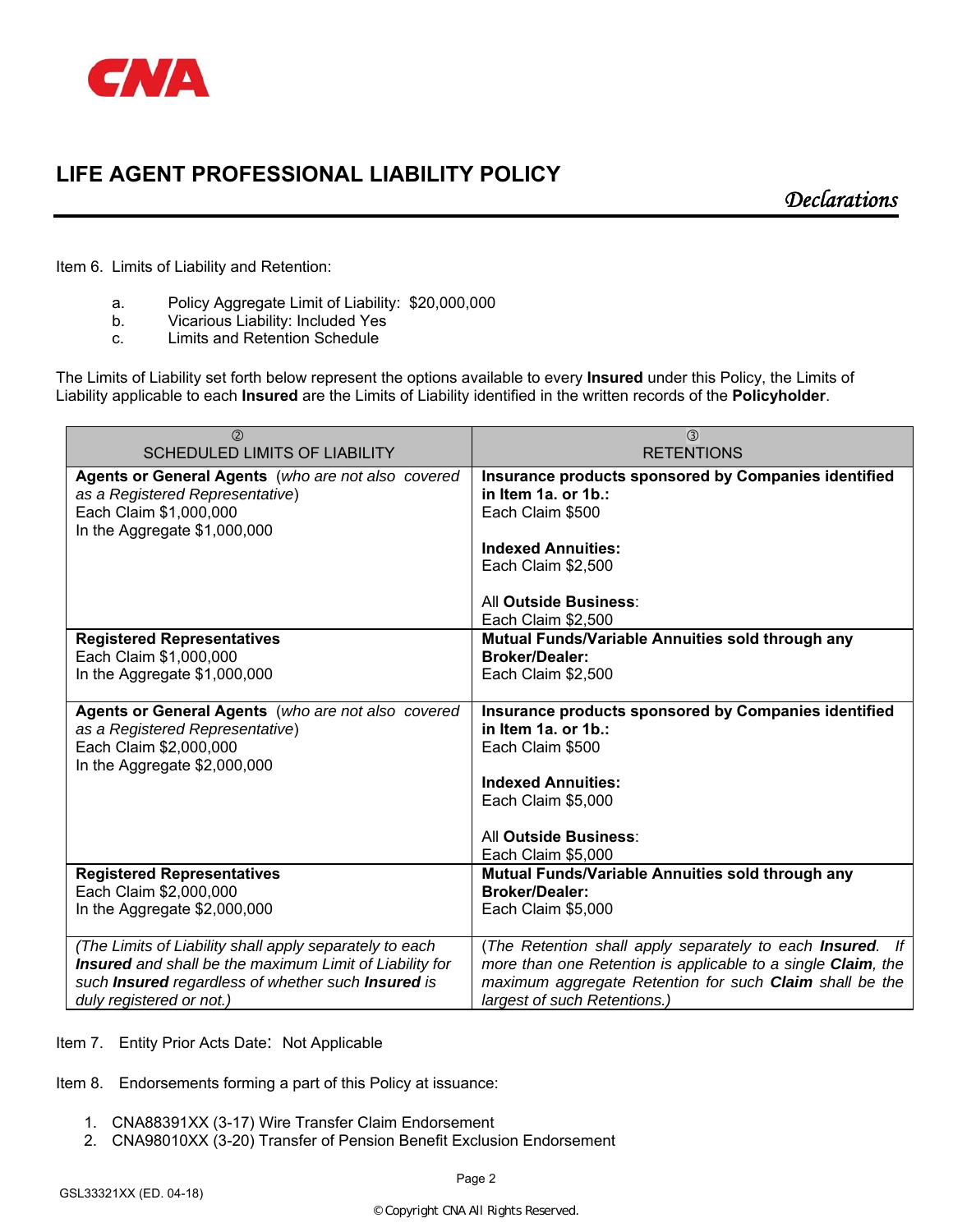

*Declarations* 

- 3. GSL33840WA (5-11) Washington Amendatory Endorsement
- 4. GSL36779NY (3-13) New York Amendatory Endorsement

These Declarations, along with the completed and signed Application, the Policy, and any written endorsements attached thereto shall constitute the contract between the Insureds and the Insurer.

Villagar Authorized Representative:

Date: April 14, 2022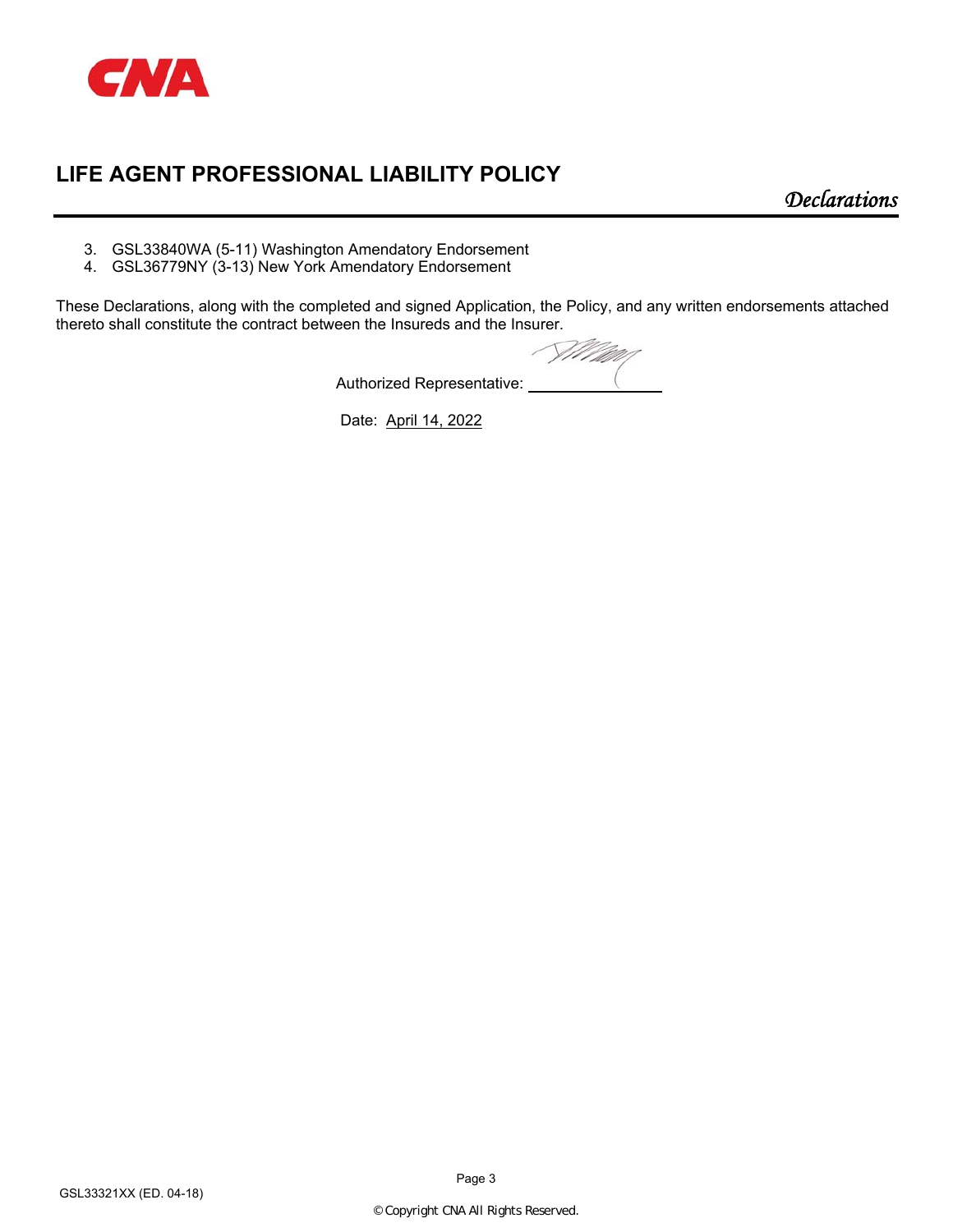

## **NOTICE:**

**THIS IS A CLAIMS-MADE AND REPORTED POLICY AND, SUBJECT TO ITS PROVISIONS, APPLIES ONLY TO ANY CLAIM FIRST MADE AGAINST AN INSURED AND REPORTED TO THE INSURER DURING THE POLICY PERIOD (OR REPORTED TO THE INSURER WITHIN 30 DAYS THEREAFTER AS ALLOWED UNDER THE TERMS OF THE POLICY). NO COVERAGE EXISTS FOR CLAIMS FIRST MADE AFTER THE END OF THE POLICY PERIOD UNLESS, AND TO THE EXTENT THAT, THE EXTENDED REPORTING PERIOD APPLIES. DEFENSE COSTS REDUCE THE LIMIT OF LIABILITY AND ARE SUBJECT TO THE RETENTION.** 

# **PLEASE REVIEW THE POLICY CAREFULLY AND DISCUSS THE COVERAGE WITH YOUR INSURANCE AGENT OR BROKER.**

The Insurer and the **Policyholder** agree as follows, in consideration of the payment of the premium and in reliance upon all statements made in the **Application** furnished to the Insurer designated in the Declarations, a stock insurance corporation, hereafter called the "Insurer".

## **I. INSURING AGREEMENT**

#### A. **PROFESSIONAL LIABILITY**

Subject always to paragraph C. below, How this Coverage Applies, the Insurer shall pay on behalf of the **Insureds** that **Loss** which the **Insureds** become legally obligated to pay resulting from a **Claim** for a **Wrongful Act** solely in rendering or failing to render **Professional Services**.

## B. **VICARIOUS LIABILITY**

If purchased, and subject always to paragraph C. below, How this Coverage Applies, if the entity (other than a **Broker-Dealer**) named in Item 1.a. or b. of the Declarations is named as a co-defendant with an **Agent or General Agent** in a **Claim** otherwise covered under Insuring Agreement A. above, the Insurer shall pay on behalf of such entity that **Loss** which such entity becomes legally obligated to pay resulting from a **Claim** for a **Wrongful Act** by an **Agent or General Agent** provided that such **Claim**  contains no allegations of negligence or bad faith against such entity, whether such allegations involve negligent hiring, training, management, supervision or otherwise.

## C. **HOW THIS COVERAGE APPLIES**

Coverage for a **Claim** for a **Wrongful Act** as specified under paragraph A. or B. above applies only if:

- 1. the **Wrongful Act** giving rise to such **Claim** with respect to any **Agent or General Agent**, or **Registered Representative** occurred on or after the **Prior Acts Date** and the earlier of the date such **Agent or General Agent** or **Registered Representative** ceased enrollment in the program or the end of the **Policy Period** and while their enrollment was on file with the **Policyholder**.
- 2. the **Claim** is first made against any **Insured** during the **Policy Period**, or any Extended Reporting Period, if applicable, and reported to the Insurer in accordance with Section VIII, NOTICE; and
- 3. prior to the date of the **Insured's** initial enrollment under this Policy, or under any other policy issued by the Insurer (or its affiliated insurers) of which this Policy is a renewal (whether successive or not) or replacement, whichever is earlier, no **Insured** knew of, or could have reasonably foreseen that any such **Wrongful Act** could result in a **Claim**; and
- 4. no **Insured** gave notice under any Prior Policy of any such **Wrongful Act** or any **Interrelated Wrongful Acts**.

#### **II. DEFENSE**

A. Defense of **Claims**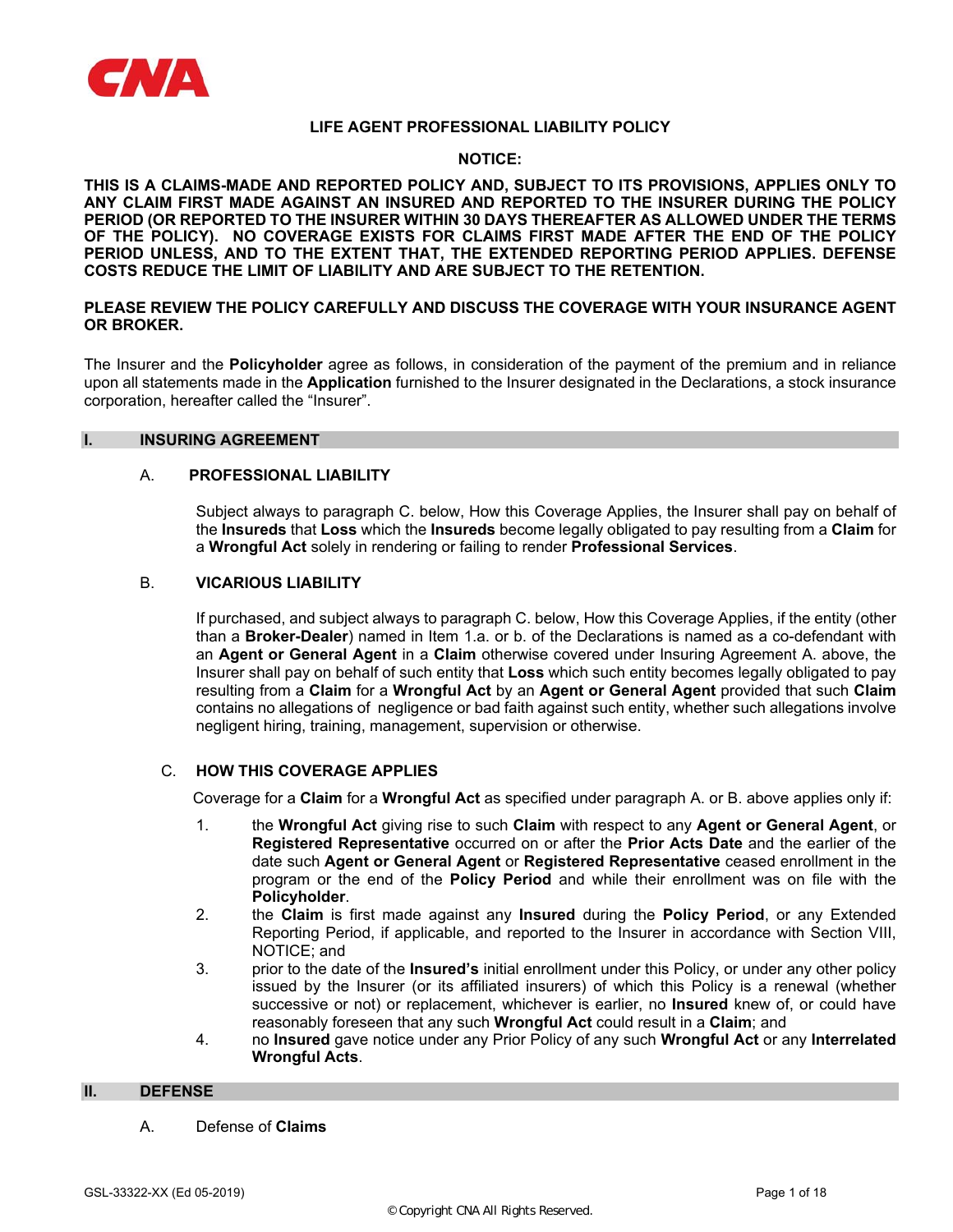

If a **Claim** is made against the **Insured** within the United States of America, its territories or possessions or Canada, the Insurer shall have the right and duty to defend such **Claim**, even if any of the allegations of the **Claim** are groundless, false or fraudulent. The Insurer may make such investigation and negotiate settlement of any **Claim** it deems expedient, but the Insurer shall not be obligated to pay any **Loss** to defend or continue to defend any **Claim** after the applicable limit of the Insurer's liability has been exhausted by payment of **Loss**.

#### B. Insurer's Consent

The **Insured** shall not admit liability, consent to any judgment, agree to any settlement, make any settlement offer, assume any obligation or incur any default judgment or award without the Insurer's prior consent, which consent shall not be unreasonably withheld. The Insurer shall not be liable for any **Loss** incurred by the **Insured** to the extent the **Loss** results from such **Insured** admitting liability, consenting to any judgment, agreeing to any settlement, making any settlement offer or incurring expenses without the Insurer's prior consent. The **Insureds** agree that they shall not knowingly take any action which increases the Insurer's exposure for **Loss** under this Policy resulting from any **Claim**.

#### C. Arbitration

The **Insured** shall not demand or agree to arbitration of any **Claim** made against the **Insured** without the written consent of the Insurer, except with respect to arbitration between an **Insured** and a **Client**. In the event any **Claim** is submitted to arbitration, the Insurer, as soon as practicable, shall notify the **Insured** of the date of the arbitration hearing. The Insurer shall be entitled to exercise all of the **Insureds'** rights in the choice of arbitrators and in the conduct of any arbitration proceeding involving a **Claim** covered by this Policy.

#### **III. DEFINITIONS**

Wherever appearing in bold print in this Policy:

**Accredited Investor** shall mean the most recent definition provided by the Securities and Exchange Commission at the time the **Wrongful Act** giving rise to a **Claim** occurred.

**Administration of Employee Benefit Plans** means consultation with participants in an employee benefit plan in order to explain the provisions of such plan and handling day-to-day ministerial functions required by such plan, including without limitation enrollment, record keeping and filing reports with government agencies. **Administration of Employee Benefit Plans** does not include third party claims administration.

**Agent or General Agent**, whether used separately or together, means a natural person:

- A. who maintains a life agent contract with the **Policyholder** (if a life insurance company), or with a life insurance company subsidiary of the **Policyholder**); or who maintains a life agent contract with any other life insurance company; and
- B. who has elected to enroll for coverage under this Policy;
- C. whose enrollment is on file with the **Policyholder**; and
- D. who meets all of the **Eligibility Requirements**.

#### **Agent or General Agent** also includes:

i. any corporation, partnership, or other business entity owned or controlled by such natural person referred to in A. B. and C. of this definition, but solely with respect to the liability of such entity as it arises out of the rendering of or failing to render **Professional Services** by an **Insured Agent or General Agent**, as defined in A. B. and C. of this definition.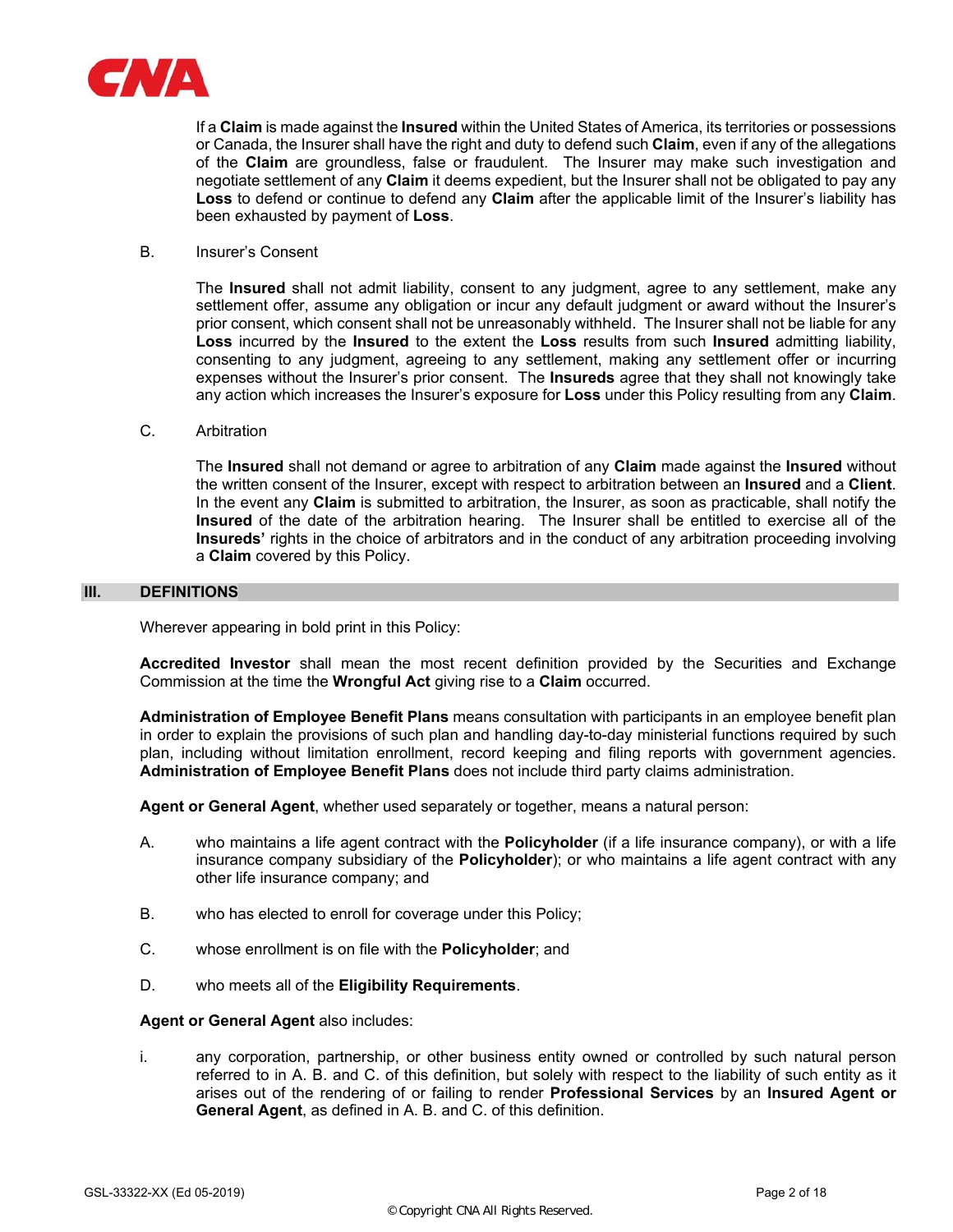

ii. any natural person who is a life insurance producer for any insurance company provided such natural person also qualifies under paragraph A. B. and C. of this definition or qualifies for coverage as a **Registered Representative** under this Policy; or

#### iii. any **Retired or Disabled Agent or General Agent**.

**Application** means all signed applications for this Policy and for any policy in an uninterrupted series of policies issued by the Insurer or any affiliate of the Insurer of which this Policy is a renewal or replacement. An "affiliate of the Insurer" means an insurer controlling, controlled by or under common control with the Insurer.

**Broker/Dealer** means any securities broker or dealer as those terms are defined in the Securities Act of 1933, the Securities Exchange Act of 1934, the Investment Company Act of 1940, or the Investment Advisers Act of 1940, as amended.

**Claim** means:

- A. a written demand for monetary damages; or
- B. a civil adjudicatory or arbitration proceeding for monetary damages,

against an **Insured** for a **Wrongful Act**, including any appeal thereof, brought by or on behalf of or for the benefit of any **Client**.

**Client** means a natural person to whom, or entity to which, **Professional Services** are rendered by an **Insured**. **Client** does not include any Insurance Company, Insurance Agent or **Broker/Dealer**.

**Defense Costs** means reasonable and necessary fees and expenses incurred by or at the direction of the Insurer in defense of any **Claim**, and costs of appeal, attachment or similar bonds. The Insurer has no obligation to provide such bonds. **Defense Costs** shall not include salaries, wages, fees, overhead or benefit expenses associated with the directors, officers and employees of the **Insured**, or fees and expenses of independent adjusters.

**Domestic Partner** means any person qualifying as such under any federal, state or local laws or under any **Insured** entity's employee benefit plans.

**Eligibility Requirements** means the requirements set forth below that each **Agent**, **General Agent** or **Registered Representative** must have satisfied for each of the last five years in order to be an **Insured** under this Policy:

- A. has not had a **Claim** made against them for any actual or alleged negligence, error, omission, mistake, unsuitability or other **Wrongful Act**;
- B. in the event one **Claim** was made against such **Agent**, **General Agent** or **Registered Representative**, the total indemnity and Defense Costs paid by the Insurer on behalf of such **Agent, General Agent** or **Registered Representative** was less than \$25,000.
- C. was not involved in any fee dispute with a **Client**;
- D. has not had their Life Agents or Series Six license or registration denied, suspended, revoked, nonrenewed, or restricted in any way;
- E. has not been disciplined, fined or suspended by the SEC, FINRA, a state securities regulator or department or insurance department or other regulatory body and was not investigated by any of these authorities;
- F. has not been formally accused of a violation of any Professional Association's Code of Ethics or convicted of any criminal offense other than a minor traffic violation;
- G. has not had any contract or appointment with an insurance company, **Broker/Dealer** or other organization suspended, terminated, non-renewed or restricted for cause; and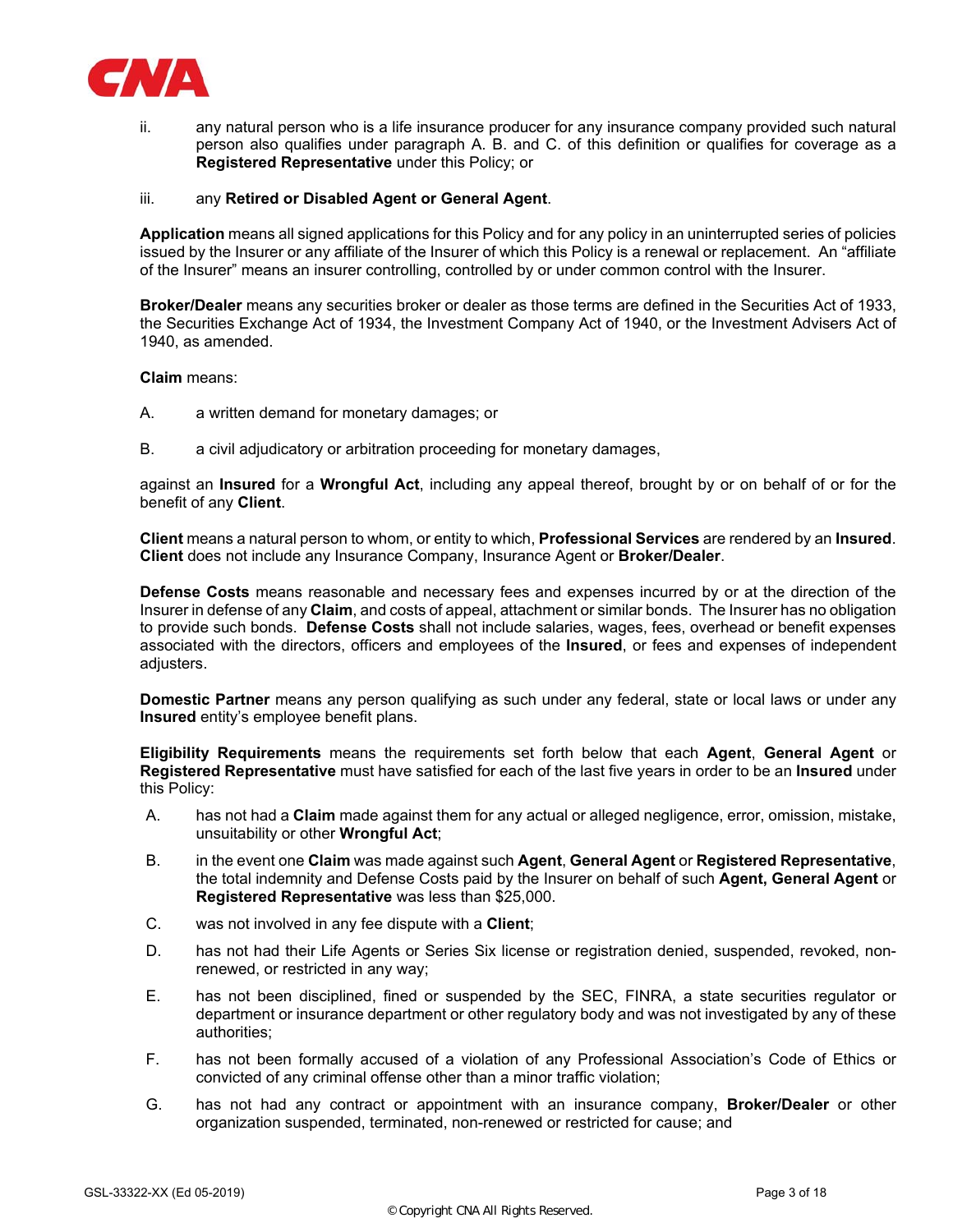

H. has not had any application for professional liability insurance policy or fidelity bond requested to be withdrawn, or declined, or had any such policy or bond cancelled, issued on restricted terms, or nonrenewed.

If any individual, corporation, partnership or other business entity does not satisfy all of these requirements, such individual, corporation, partnership or other business entity shall not be entitled to coverage under this Policy.

**Insured** means:

- 1. an **Agent or General Agent**;
- 2. a **Registered Representative** of any **Broker/Dealer**, but solely for those **Professional Services** defined under paragraph B. of the definition of **Professional Services**; or
- 3. a natural person who is a former or current secretarial, clerical or administrative employee of the **Agent**, **General Agent** or **Registered Representative** listed in paragraphs 1. and 2. above but solely for services performed within their capacity as such and on behalf of such **Agent**, **General Agent** or **Registered Representative**, provided such natural person did not receive any commission income pursuant to an agent, broker or registered representative contract with any insurance company or broker/dealer as a result of providing **Professional Services** offered by the **Agent**, **General Agent** or **Registered Representative**.

Provided always, **Insured** shall not include any **Agent**, **General Agent** or **Registered Representative** if the **Policyholder** terminated its relationship with such **Agent**, **General Agent** or **Registered Representative** for: a. disciplinary reasons; or b. failure to pay to the **Policyholder** any amounts due for coverage under this Policy;

**Interrelated Wrongful Acts** means any **Wrongful Acts** which are logically or causally connected by reason of any common fact, circumstance, situation, transaction or event.

**Loss** means monetary settlements or monetary judgments (including any award of pre-judgment and postjudgment interest) and **Defense Costs** for which the **Insured** is legally obligated to pay on account of a covered **Claim**.

However, **Loss** shall not include:

- A. criminal or civil fines or penalties imposed by law or taxes. However, **Loss** shall include any taxes, fines, and penalties incurred by a third party and included in such third party's **Claims** against the **Insured**;
- B. any amounts for which there is no legal recourse against the **Insureds**;
- C. punitive or exemplary damages or the amount of any multiplied damage award which is in excess of the damage award so multiplied;
- D. costs incurred as a result of any injunctive relief;
- E. the return of commissions, fees or charges for services rendered by an **Insured**; or
- F. matters which are uninsurable under the law pursuant to which this Policy shall be construed.

**Outside Business** means products placed by an **Insured** with any insurance company not specified in Item 1a. or 1b. of the Declarations.

**Personal Injury** means injury or damage sustained by any person or organization caused by or arising out of:

- A. false arrest, detention or imprisonment, or malicious prosecution;
- B. libel or slander or other defamatory or disparaging material, or a publication or utterance in violation of an individual's right of privacy; or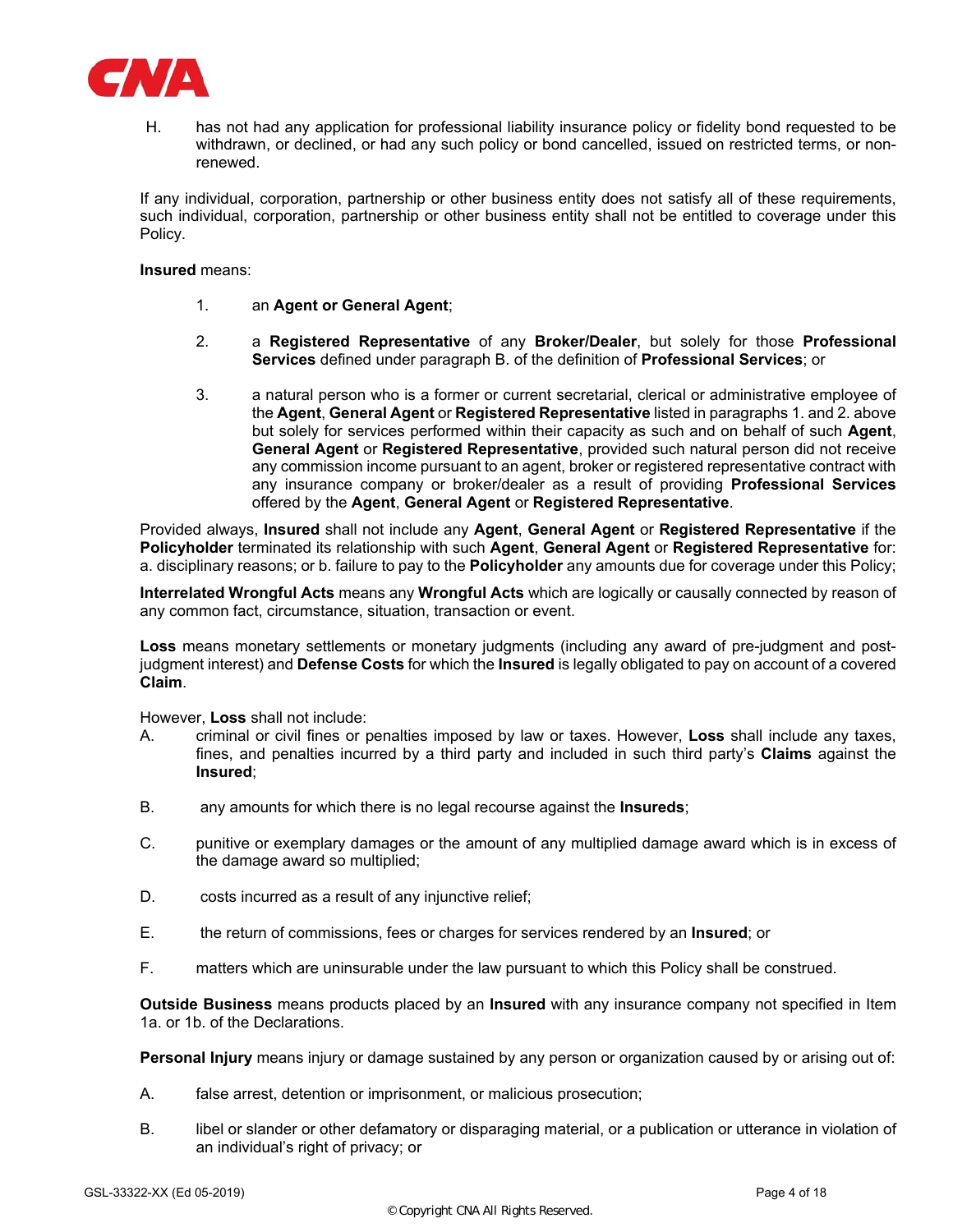

C. wrongful entry or eviction, or other invasion of the right of private occupancy.

**Policy Period** means the period from the effective date of this Policy to the Policy expiration date specified in Item 3. of the Declarations, or its earlier cancellation date.

**Policyholder** means the natural person or organization specified in Item 1a. of the Declarations.

**Pollutants** mean any substance exhibiting hazardous characteristics as or may be defined or identified on any list of hazardous substances issued by the United States Environmental Protection Agency or any state or local or foreign counterpart. **Pollutants** also means, without limitation, any solid, liquid, gaseous or thermal irritant or contaminant, including smoke, vapor, soot, fumes, acids, alkalis, chemicals or waste (including materials to be recycled, reconditioned or reclaimed), as well as any air emission, odor, waste water, oil or oil products, infectious or medical waste, asbestos, or asbestos products or any noise.

**Prior Acts Date** means with respect to an **Agent or General Agent**, or **Registered Representative** the date the **Agent or General Agent,** or **Registered Representative** became continuously insured without interruption under any claims made professional liability policy (subject to written proof of such coverage at the time the **Insured** gives written notice to the Insurer of a **Claim** under this Policy).

**Private Placement** means a security which is exempt from registration with the Securities and Exchange Commission as promulgated under Regulation D of the Securities Act of 1933, as amended, and meets all rules and conditions set forth under Regulation D.

## **Professional Services** means:

- A. with respect to a natural person **Agent or General Agent**, to the extent they are provided in the course and scope of the **Insured**'**s** business as an **Agent or General Agent** and such **Agent or General Agent** has the appropriate license in both the **Client's** resident state or jurisdiction and the state or jurisdiction in which the business is conducted:
	- 1. the sale, attempted sale or servicing of life insurance, accident and health insurance, managed health care organization contracts, disability income insurance, fixed annuities, and 24 hour care coverage (as defined by statutory law);
	- 2. the sale, attempted sale or servicing of employee benefit plans, individual retirement plans and KEOGH retirement plans;
	- 3. **Administration of Employee Benefit Plans**;
	- 4. financial planning activities in conjunction with services described in paragraphs 1. through 3. of this definition, whether or not a separate fee is charged;
	- 5. the supervision, management and training of an **Agent** by a **General Agent** with respect to activities otherwise covered by this Policy; or
	- 6. services as a notary public.
- B. with respect to a **Registered Representative** and only to the extent **Professional Services** are provided in the course and scope of the **Insured**'**s** business as a **Registered Representative** and such **Registered Representative** has the appropriate license in both the **Client's** resident state or jurisdiction and the state or jurisdiction in which the business is conducted:
	- 1. the sale, attempted sale or servicing of variable annuities, variable life insurance and mutual funds that are registered with the Securities Exchange Commission, if required, through a **Broker/Dealer** that is a member of the Financial Industry Regulatory Authority;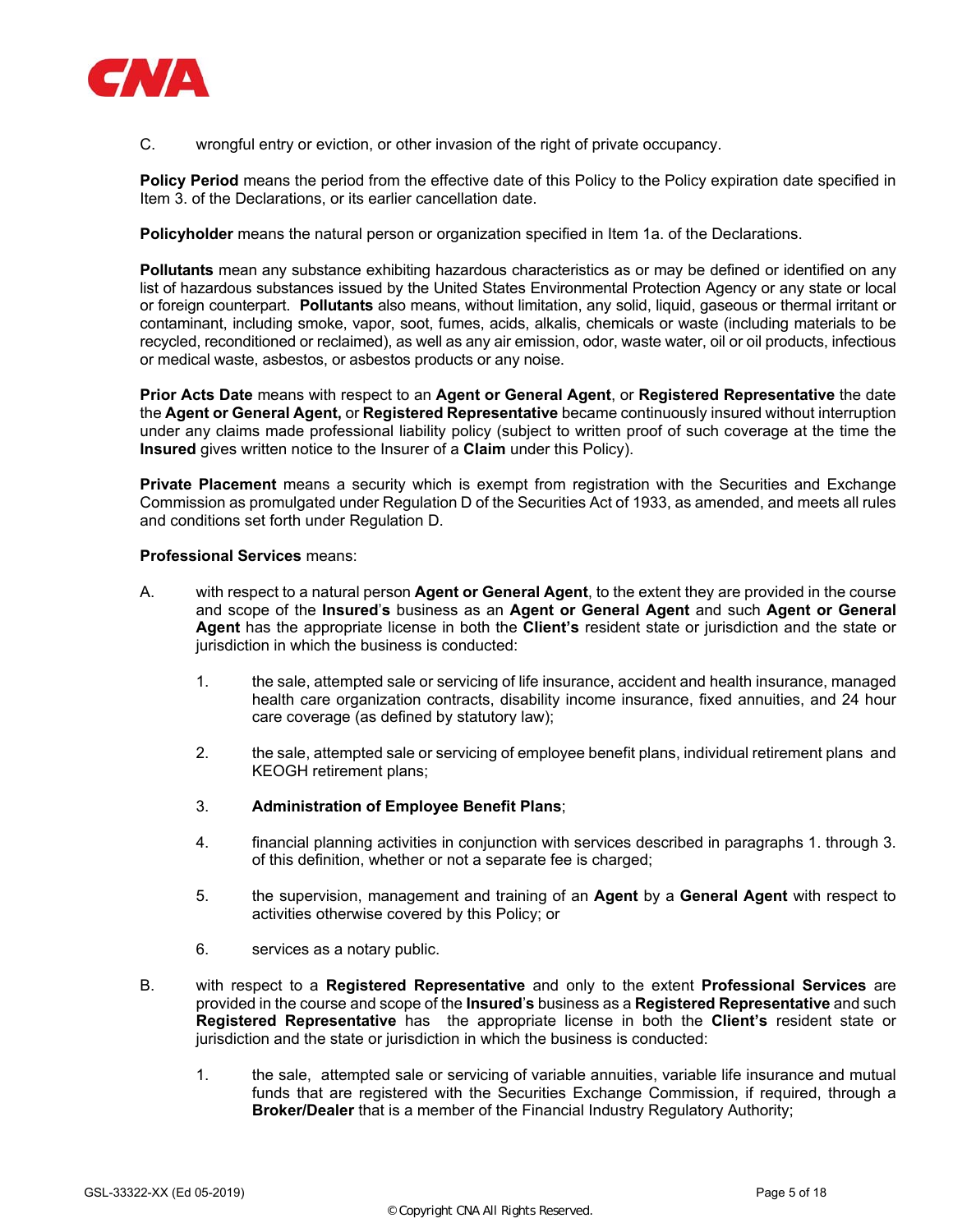

- 2. financial planning activities in conjunction with services described in paragraph 1. of this definition, whether or not a separate fee is charged;
- 3. the supervision, management and training of a **Registered Representative** by a registered principal who is also an **Insured** under this Policy with respect to activities otherwise covered by this Policy.

#### **Registered Representative** means:

- A. 1. a natural person who is registered with the Financial Industry Regulatory Authority as a registered representative or registered principal, who maintains a contract with a **Broker/Dealer** who has elected to enroll for coverage under this Policy, and whose enrollment is on file with the **Policyholder**; or
	- 2. any corporation, partnership or other business entity that is owned or controlled by such natural person, but solely with respect to the liability of such organization arising out of failing to render **Professional Services** by an **Insured**.

and

B. who meets all of the **Eligibility Requirements**.

#### **Registered Representative** also includes any **Retired or Disabled Registered Representative**.

**Retired or Disabled**, whether used either separately or together, means:

- A. retired or disabled in conformance with the written practices and procedures of the **Policyholder or Broker/Dealer** which are in effect at the inception of the **Policy Period**; and
- B. no longer providing **Professional Services** on behalf of the **Broker/Dealer** or any other insurance company or broker/dealer.

**Retired or Disabled Agents, General Agents** or **Registered Representatives**, whether used either separately or together, means **Agents, General Agents** or **Registered Representatives** who become **Retired or Disabled** during the **Policy Period** 

**Wrongful Act** means any negligent act, error or omission of, or **Personal Injury** caused by, the **Insureds** in rendering or failing to render **Professional Services**.

# **IV. EXTENDED REPORTING PERIOD**

- A. If the **Policyholder** cancels or non-renews this Policy, or if the Insurer non-renews this Policy, other than for nonpayment of Premium, the **Policyholder** shall have the right to purchase, upon payment of an additional premium determined as described in Item 5b. of the Declarations, an extension of this Policy for the period described in Item 5a. of the Declarations immediately following the end of the **Policy Period**, but only with respect to covered **Claims** made against the **Policyholder** during such extension arising out of a **Wrongful Act** committed after the **Prior Acts Date** but before the end of the **Policy Period**. This period shall be referred to as the **Policyholder** Optional Extended Reporting Period.
- B. As a condition precedent to the right to purchase the **Policyholder** Optional Extended Reporting Period, the total premium for this Policy must have been paid. The right to purchase the **Policyholder** Optional Extended Reporting Period shall end unless the Insurer receives written notice and full payment of the premium for such period within 10 days after the end of the **Policy Period**.
- C. An **Agent or General Agent** or **Registered Representative** shall not be entitled to any Extended Reporting Period, if the **Policyholder** or the **Broker/Dealer** terminated its relationship with such **Agent or General Agent** or **Registered Representative** for disciplinary reasons in conformance with the **Policyholder's** or the **Broker/Dealer's** written practices and procedures in effect at the time of the termination of the relationship.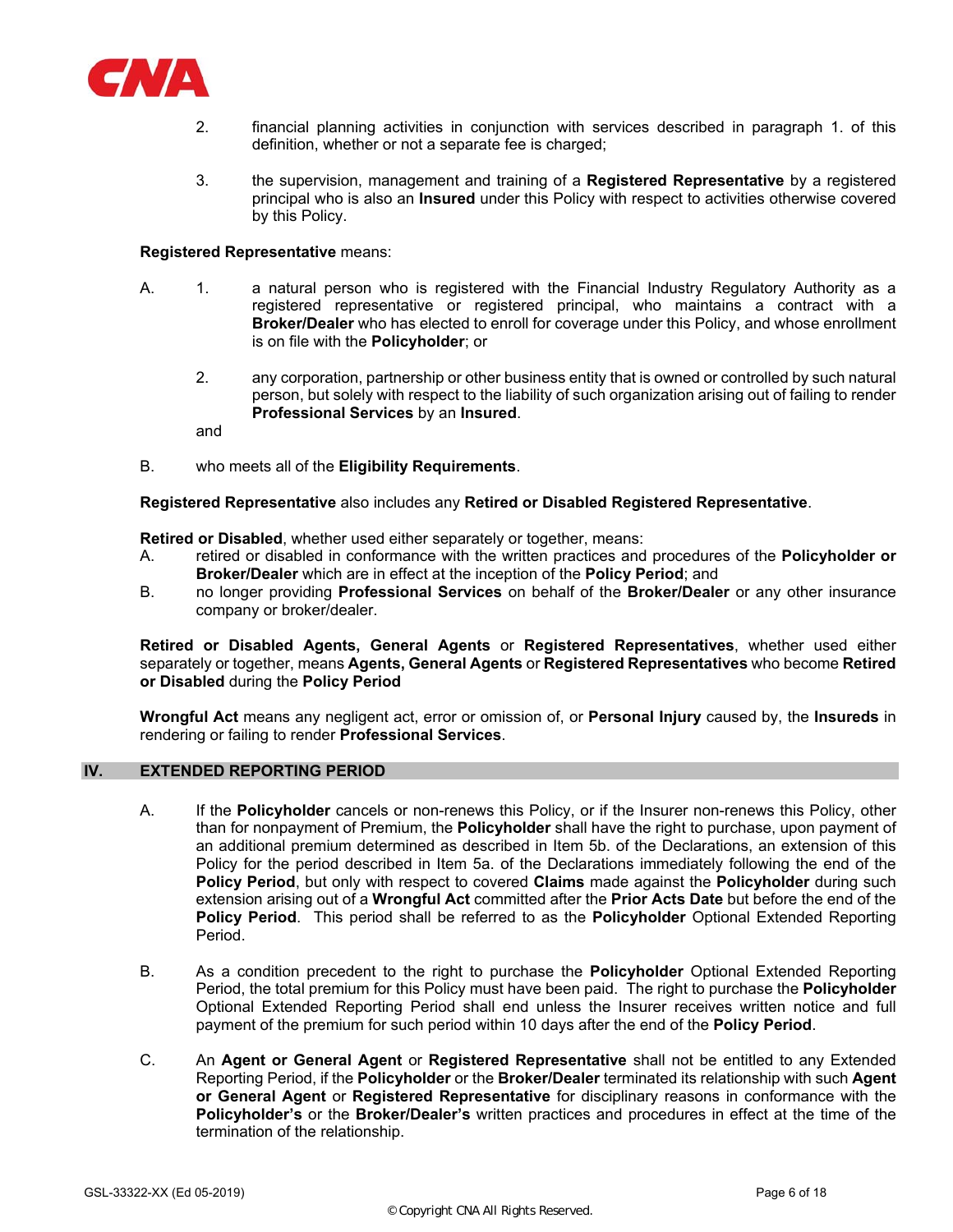

- D. If the **Policyholder** Optional Extended Reporting Period is purchased, the entire premium shall be deemed earned at its commencement without any obligation by the Insurer to return any portion thereof.
- E. If the **Policyholder** opts to purchase the Policyholder Optional Extended Reporting Period, then coverage for all **Agents or General Agents** or **Registered Representatives** shall continue under the Policyholder Optional Extended Reporting Period but only with respect to a **Claim** made during the Policyholder Optional Extended Reporting Period arising out of a **Wrongful Act** committed after the applicable **Prior Acts Date** but before the expiration of the **Policy Period**.

However, If, during the **Policy Period** an **Agent or General Agent** or **Registered Representative** ceases his or her status as such with the **Policyholder**, then there is no coverage provided to such **Agent, General Agent** or **Registered Representative** under the Policyholder Optional Extended Reporting Period.

## **V. AUTOMATIC EXTENDED REPORTING PERIOD**

- A. If, during the **Policy Period**, an **Agent or General Agent** or **Registered Representative** ceases their status as such with the **Policyholder**, such **Agent or General Agent** or **Registered Representative** shall be entitled to an automatic extension of this Policy for one year beginning on his or her date of termination and terminating 12 months thereafter at no additional charge ("Automatic Extended Reporting Period"), but only with respect to a **Claim** made during such Automatic Extended Reporting Period arising out of a **Wrongful Act** which was: (i) committed after the applicable **Prior Acts Date**; (ii) committed before his or her termination date; and (iii) which is a **Wrongful Act** that is otherwise covered under the terms and conditions of this Policy.
- B. If an **Agent** or **General Agent** or **Registered Representative** is non-renewed for coverage due to not satisfying **Eligibility Requirements** then such **Agent or General Agent or Registered Representative** shall be entitled to an automatic extension of this Policy for ninety (90) days beginning on his or her date of termination and terminating ninety (90) days thereafter at no additional charge, but only with respect to a **Claim** made during such Automatic Extended Reporting Period arising out of a **Wrongful Act** which was: (i) committed after the applicable **Prior Acts Date**; (ii) committed before his or her termination date; and (iii) which is a **Wrongful Act** that is otherwise covered under the terms and conditions of this Policy.
- C. An **Agent or General Agent** or **Registered Representative** shall not be entitled to such Automatic Extended Reporting Period if he or she is currently enrolled in any broker, dealer, life agent, registered representative, registered investment adviser, financial planning or professional liability policy, other than this Policy, whether or not that policy actually affords coverage for the **Claim** in question.
- D. An **Agent or General Agent** or **Registered Representative** shall not be entitled to such Automatic Extended Reporting Period if the **Policyholder** terminated its relationship with such **Agent, General Agent** or **Registered Representative** for disciplinary reasons.
- E. The Automatic Extended Reporting Period does not create a separate or additional Limit of Liability or Policy Aggregate Limit of Liability.

# **VI. ESTATES, LEGAL REPRESENTATIVES AND SPOUSES**

The estates, heirs, legal representatives, assigns spouses or **Domestic Partners** of **Insureds**, under Insuring Agreement A., shall be considered **Insureds** under this Policy; provided however, that coverage is afforded to such estates, heirs, legal representatives, assigns, spouses or **Domestic Partners** only for a **Claim** arising solely out of their status as such and, in the case of a spouse or **Domestic Partner**, where such **Claim** seeks damages from marital community property, jointly-held property or property transferred from the **Insured** to the spouse or **Domestic Partner**. No coverage is provided for any **Wrongful Act** of an estate, heir, legal representative, assign spouse or **Domestic Partner**. All terms and conditions of this Policy, including without limitation the retention applicable to **Loss** incurred by the **Insured** shall also apply to **Loss** incurred by such estates, heirs, legal representatives, assigns, spouses or **Domestic Partners**.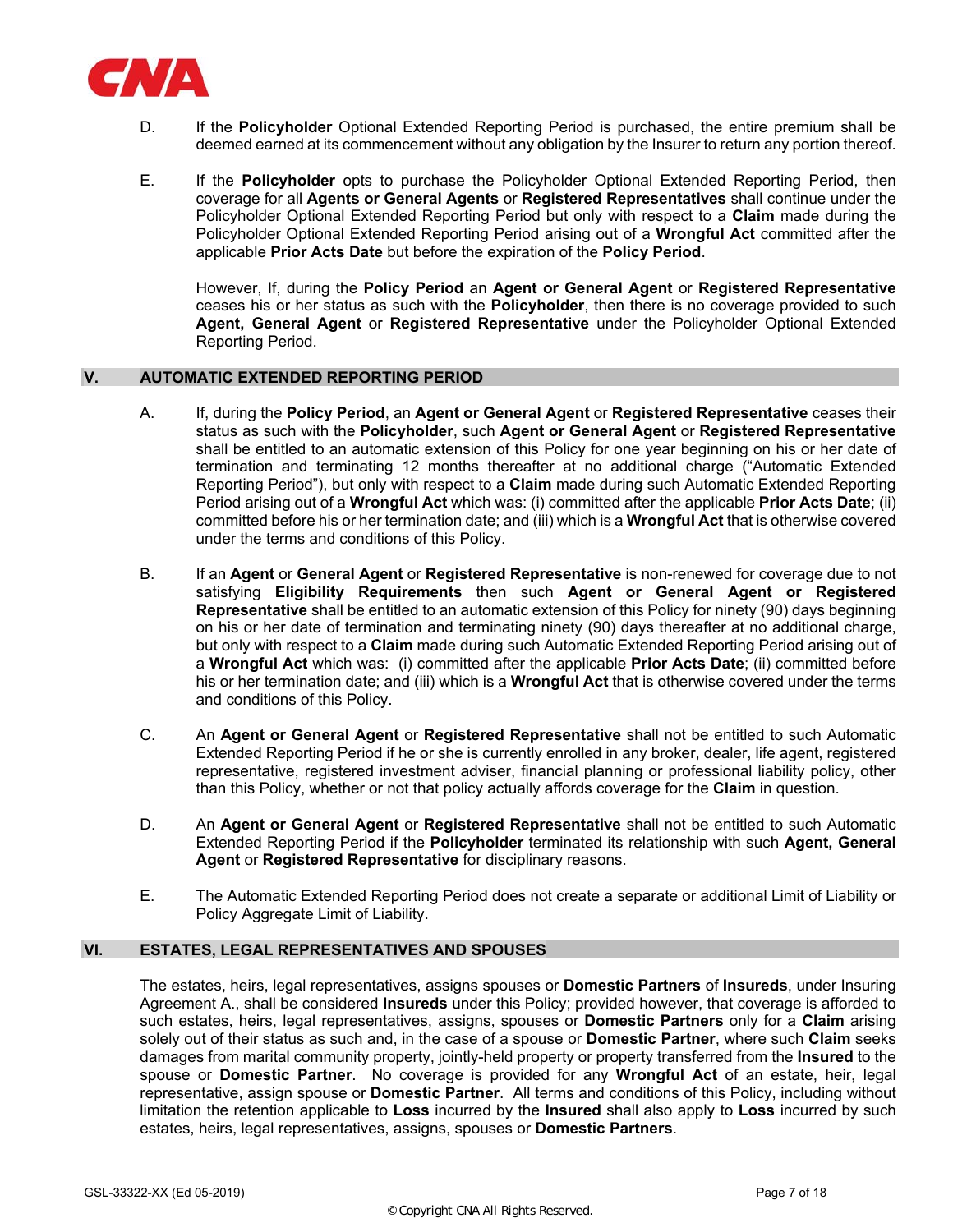

# **VII. LIMIT OF LIABILITY, RETENTION AND ALLOCATION**

## A. Policy Aggregate:

The amount set forth as the Policy Aggregate Limit of Liability in Item 6a. of the Declarations shall be the maximum aggregate Limit of Liability of the Insurer for all **Loss** under this Policy, regardless of the number of **Insureds**, **Claims** made, or persons or entities bringing such **Claims**. The Scheduled Limits of Liability set forth in Item 6c. of the Declarations are sub-limits which further limit and do not increase the Insurer's limit of liability under this Policy Aggregate Limit.

#### B. Professional Liability Insuring Agreement A.

Subject always to Section VII. paragraph A., Policy Aggregate, if a Limit of Liability is set forth in the Declarations at column  $\oslash$  of Item 6c. for the applicable **Insured** under Insuring Agreement A., such Scheduled Limit of Liability shall apply separately to each applicable **Insured** covered under such Insuring Agreement as follows:

1. Each **Claim** 

Subject to paragraph 2. below, the Limit of Liability of the Insurer for **Loss** for each **Claim** first made against an **Insured** and reported to the Insurer during the **Policy Period** shall not exceed the amount stated in the Declarations for each **Claim**.

2. Aggregate

The Limit of Liability of the Insurer for **Loss** for all **Claims** first made against an **Insured** and reported to the Insurer during the **Policy Period** shall not exceed the amount stated in the Declarations for all **Claims** in the Aggregate.

If the Scheduled Limits of Liability for Insuring Agreement A., as set forth in the Declarations at column  $\oslash$  of Item 6c. include more than one option, only one Limit of Liability option shall be available to each **Insured** and such option shall be the option identified in the written records of the **Policyholder**, subject to the maximum aggregate Limit of Liability of the Insurer as set for in this Section VII.

C. Vicarious Liability - Insuring Agreement B. (where included)

If Insuring Agreement B. is included, no additional Limit of Liability is afforded under Insuring Agreement B. Rather, subject always to Section VII. paragraph A., Policy Aggregate, the Limit of Liability applicable to **Claims** under Insuring Agreement A. shall be the Limit of Liability under Insuring Agreement A. applicable to the **Agent or General Agent**.

## D. Multiple **Insureds**

Subject always to Section VII. paragraph A., Policy Aggregate, each **Insured's** applicable Limits of Liability, as set forth above, shall be the Insurer's maximum Limit of Liability for such **Insured**. Further, where two or more **Insureds** are involved in a **Claim**, the maximum aggregate Limit of Liability of the Insurer for all such **Insureds** shall be the largest single Limit of Liability applicable to any one of such **Insureds**.

E. Exhaustion of Limit of Liability

The Insurer's obligations under this Policy shall be deemed completely fulfilled and extinguished if the applicable Limit of Liability is exhausted by payment of **Loss**.

F. Retention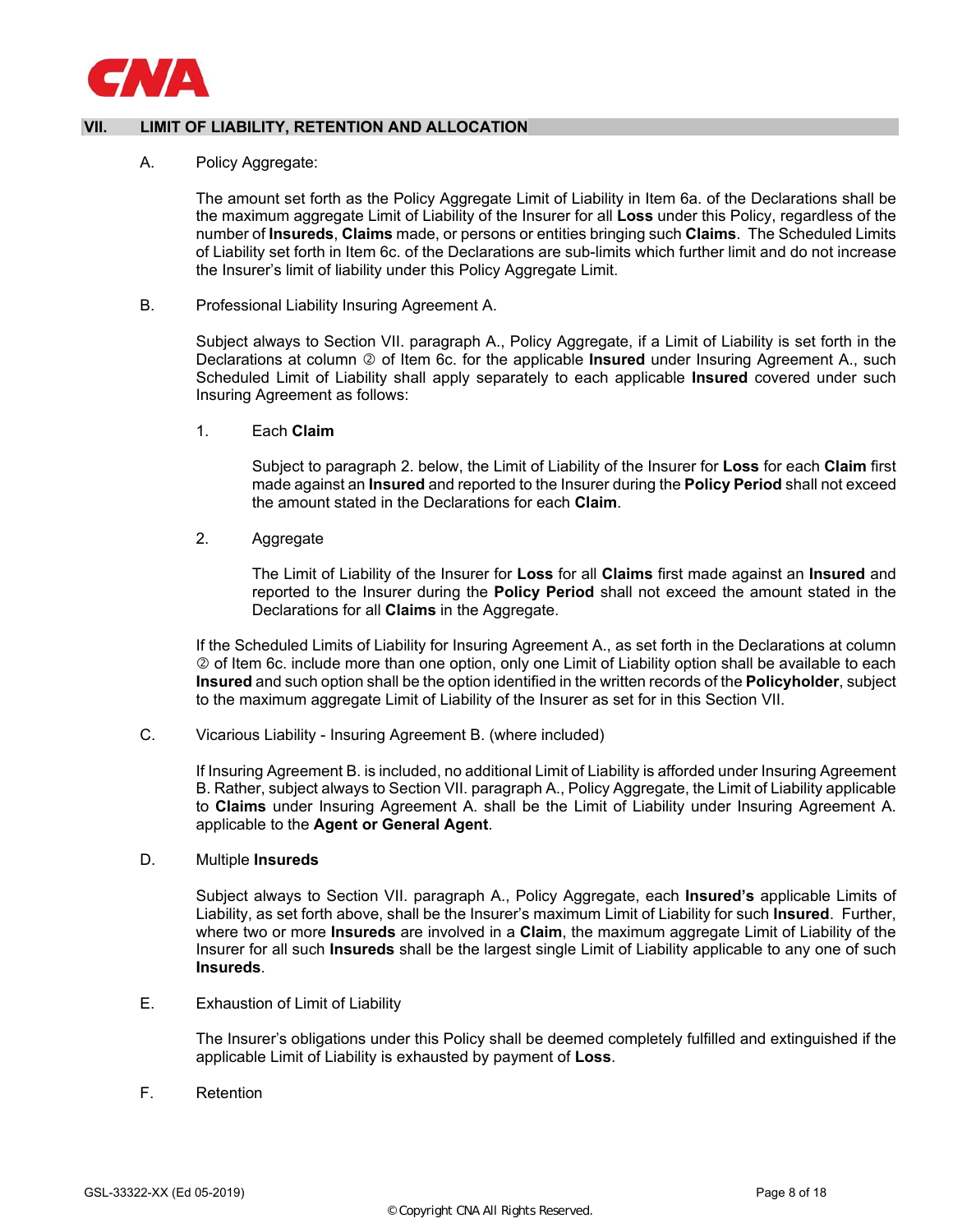

Subject to the applicable Limit of Liability, the Insurer shall pay all covered **Loss** excess of the applicable Retention, if any, set forth in Column 3 Item 6c. of the Declarations. The scheduled Retentions shall apply separately to each **Insured** as follows:

A single and separate Retention shall apply to all **Loss** resulting from each **Claim**. If more than one Retention is applicable to a single **Claim**, the maximum aggregate Retention for such **Claim** shall be the largest of such Retentions.

If the Insurer, in the exercise of its discretion and without any obligation to do so, pays any amount within the amount of the applicable Retention, the **Insured** shall be liable to the Insurer for any and all such amounts and, upon demand, shall pay such amounts to the Insurer.

## G. **Interrelated Wrongful Acts**

More than one **Claim** involving the same **Wrongful Act** or **Interrelated Wrongful Acts** shall be considered as one **Claim** which shall be deemed to have been made on the earlier of:

- A. the date on which the earliest such **Claim** was first made; or
- B. the first date valid notice was given by an **Insured** and received by the Insurer under this Policy of any **Wrongful Act** or under any prior policy of any **Wrongful Act** or any fact, circumstance, situation, event or transaction which underlies any such **Claim**.

## H. Allocation

If a **Claim** made against the **Insureds** includes both covered and uncovered matters or if a **Claim** is made against **Insureds** who are extended coverage under this Policy and others who are not extended coverage therefor under this Policy, the **Insureds** agree that there must be an allocation between insured and uninsured **Loss** (other than that part of **Loss** attributable to **Defense Costs**). The **Insureds** and the Insurer shall exert their best efforts to agree upon a fair and proper allocation between such insured and uninsured **Loss** based upon the relative legal exposures of the parties to such matters.

## **VIII. NOTICE**

A. If a **Claim** is made against any **Insured**, the **Insured** shall, as soon as practicable, notify the Insurer during the **Policy Period** and forward to the Insurer every demand, notice, summons, or other process received. Notwithstanding the requirement that the **Claim** must be first made and reported to the Insurer during the **Policy Period**, if continuous coverage is in effect pursuant to consecutive policies issued by the Insurer, a **Claim** may be first made against the **Insured** during one **Policy Period** and may be reported to the Insurer in writing during the consecutive, immediately following, **Policy Period** without constituting a violation of this provision. The **Policy Period** in effect on the date the **Claim** is reported to the Insurer shall apply.

In addition, notwithstanding the requirement that the **Claim** must be first made against the **Insured** and reported to the Insurer during the **Policy Period**, the **Policyholder** shall have an extension of this Policy for a period of 30 days immediately following the end of the **Policy Period**, but only with respect to providing notice to the insurer of a **Claim** first made against any **Insured** during the **Policy Period** and prior to the date of termination of the Policy.

In no event, however, shall the Insurer be responsible to pay any **Loss** in connection with any default judgment entered against an **Insured** prior to notice to the Insurer or as a result of untimely notice to the Insurer nor shall the Insurer be responsible to pay any **Loss** in connection with any **Claim** in which the Insurer's interests have been prejudiced because of the **Insured's** failure to supply timely notice to the Insurer.

B. If, during the **Policy Period** the **Insureds** first become aware of specific **Wrongful Acts** which may reasonably give rise to a future **Claim** and during such period give written notice to the Insurer of: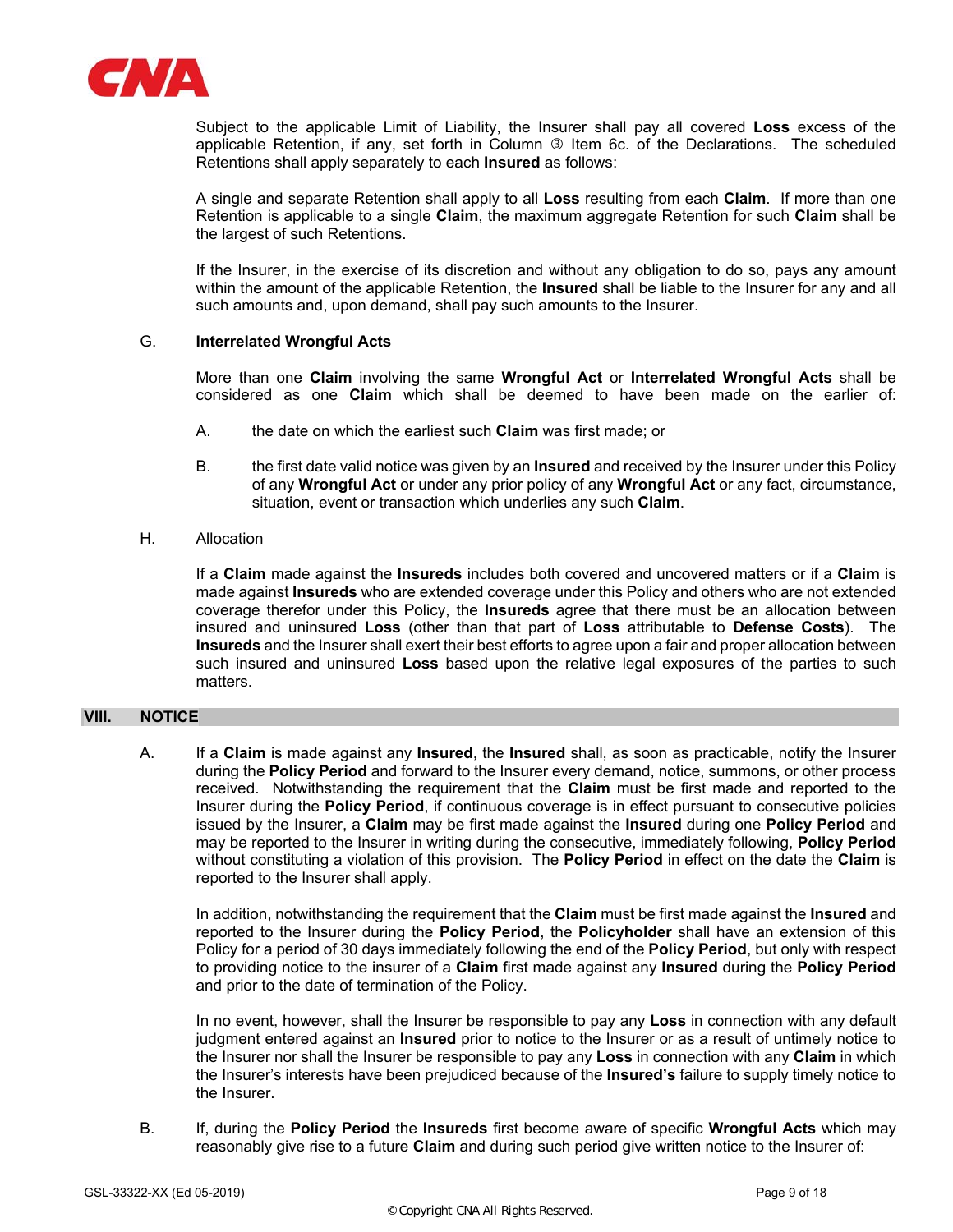

- 1. the names of the potential claimants and a description of the specific **Wrongful Act** which forms the basis of their potential **Claim**;
- 2. the identity of the specific **Insureds** allegedly responsible for such specific **Wrongful Act**;
- 3. the consequences which have resulted or may result from such specific **Wrongful Act**;
- 4. the nature of the potential monetary damages or non-monetary relief which may be sought in consequence of such specific **Wrongful Act**; and
- 5. the circumstances by which the **Insureds** first became aware of such specific **Wrongful Act**,

then any **Claim** otherwise covered under this Policy which is subsequently made against the **Insureds** and which arises out of such **Wrongful Act** shall be deemed to have been first made at the time such written notice was received by the Insurer. No coverage is provided for a **Claim** resulting from such **Wrongful Act** until such time as such **Claim** is reported to the Insurer in accordance with paragraph A. above.

- C. Except as provided in paragraph B. above, a **Claim** shall be deemed to be made:
	- A. in the case of a civil proceeding or arbitration, on the earliest of the date of service upon or other receipt by any **Insured** of a complaint or similar document against the **Insured** in such proceeding or arbitration; or
	- B. in the case of a written demand for monetary damages, on the **Insured's** receipt of notice of such demand.
- D. The **Insureds** shall give written notice to the Insurer under this Policy as specified in Item 4. of the Declarations, which shall be effective upon receipt.
- E. The **Insureds** shall furnish the Insurer with copies of reports, investigations, pleadings, and all related papers and such other information, assistance and cooperation as the Insurer may reasonably request. The **Insureds** agree to cooperate with the Insurer, and provide all assistance and information reasonably requested by the Insurer. When requested by the Insurer, the **Insureds** shall submit to examination by a representative of the Insurer, under oath if required, and shall attend hearings, depositions, and trials and shall assist in the conduct of **Claims** including but not limited to effecting settlement, securing and giving evidence, obtaining the attendance of witnesses, giving written statements to the Insurer's representatives and meeting with such representatives for the purpose of investigation or defense, all of the above without charge to the Insurer.

## **IX. CANCELLATION**

- A. The Insurer may cancel this Policy:
	- 1. for non-payment of any premium when due, by providing to the **Policyholder** written notice stating when, not less than 30 days thereafter, such cancellation shall be effective. Failure to pay the initial policy premium will be deemed a rejection of our offer to insure, and no coverage under this Policy shall be effective.
	- 2. for any other reason by providing to **Policyholder** written notice stating when, not less than 60 days thereafter, such cancellation shall be effective.
- B. The **Insureds** grant the exclusive authority to cancel this Policy to the **Policyholder**. This Policy may be canceled by the **Policyholder** by surrender of this Policy to the Insurer or by giving written notice to the Insurer stating when thereafter such cancellation shall be effective. The making of such notice by registered, certified or other first class mail, to the Insurer at the address shown in the Declarations, shall be sufficient proof of notice and this Policy shall terminate at the date and hour specified in such notice.
- C. If the **Policyholder** cancels, earned premium will be computed in accordance with the customary short rate table and procedures. If the Insurer cancels, earned premium shall be computed pro-rata.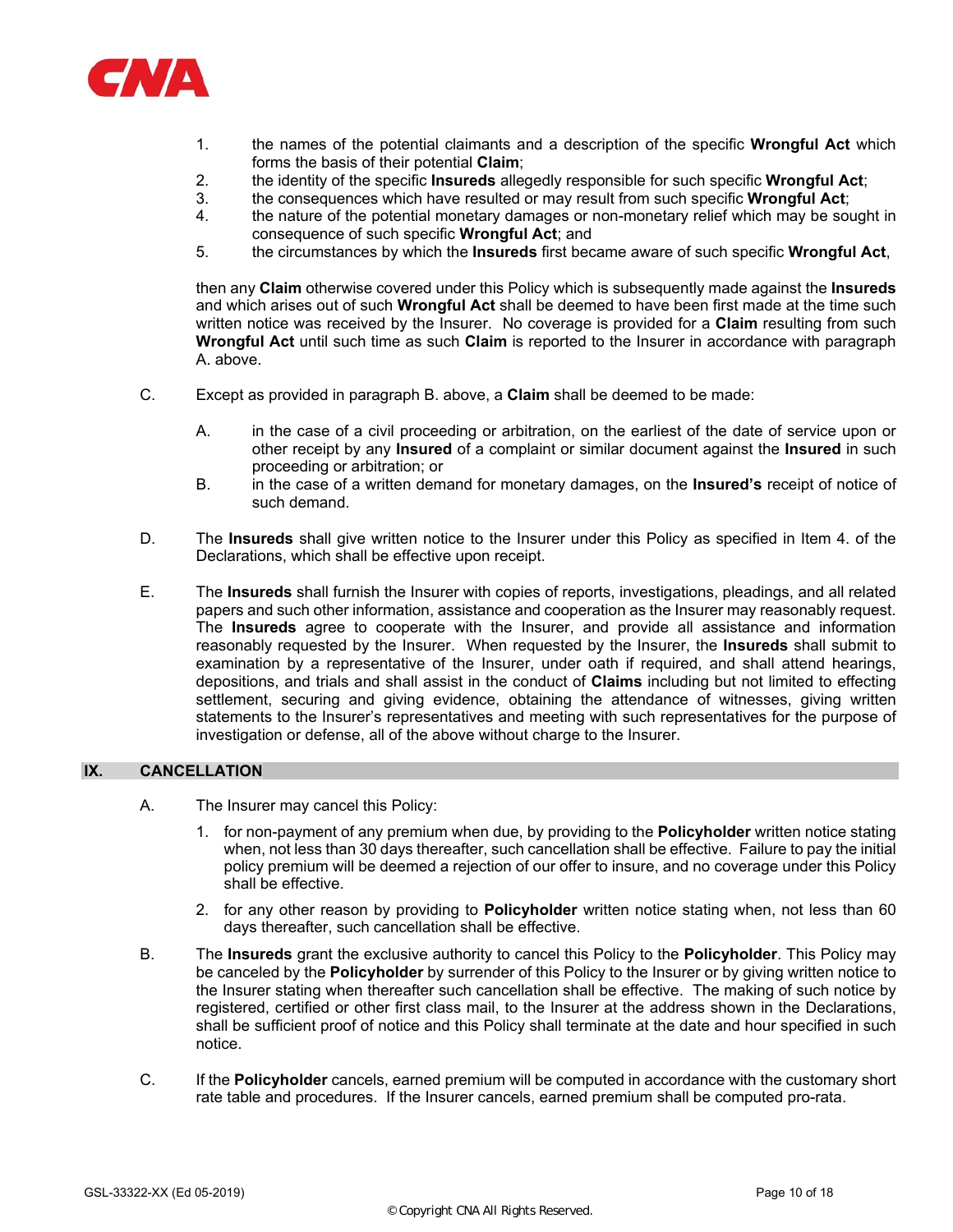

## **OTHER INSURANCE**

If any **Loss** resulting from any **Claim** is insured under any other policies, this Policy shall apply only to the extent the **Loss** exceeds the Limit of Liability under such other insurance whether such other insurance is stated to be primary, contributory, excess, contingent or otherwise, unless such other insurance is written only as specific excess insurance over this Policy.

#### **XI. PREMIUM**

- A. The **Policyholder** or the **Insured Broker/Dealer** agrees to provide the Insurer with any documentation and information that the Insurer may reasonably request during the **Policy Period** in order that the Insurer may determine the number of **Agents, General Agents, Registered Representatives** or with the **Policyholder**.
- B. **PREMIUM FOR THIS POLICY IS THE OBLIGATION OF, AND IS PAID TO, THE INSURER BY THE POLICYHOLDER. THE INSURER DOES NOT COLLECT FROM, AND WILL NOT RETURN, ANY PREMIUM TO ANY INSURED OTHER THAN THE POLICYHOLDER.**

# **XII. CHANGE OF STATUS OF POLICYHOLDER OR BROKER/DEALER**

A. Takeover of first named **Policyholder**

In the event that, during the **Policy Period**, the **Policyholder** specified in Item 1a. of the Declarations shall consolidate with or merge into, or shall sell substantially all of its assets to, any other person or entity or group of persons or entities acting in concert, or if any person or entity or group of persons or entities acting in concert shall acquire an amount of the outstanding securities representing more than 50% of the voting power for the election of directors of such corporation, this Policy shall continue until it is otherwise terminated, but only with respect to **Claims** for **Wrongful Acts** occurring before the effective date of such consolidation, merger, sale or acquisition.

B. Cessation or Takeover of Subsidiaries or Affiliates

 If any entity named in Item 1b. or Item 2. of the Declarations ceases to be a subsidiary or affiliate of the first named **Policyholder** there shall be no coverage afforded to such subsidiary or affiliate or its **Agents, General Agents** or **Registered Representatives** under the this Policy for any **Wrongful Act**  by such **Agents, General Agents** or **Registered Representatives** occurring after the date such organization ceased to be a subsidiary or affiliate.

#### **XIII. COVERAGE WITH RESPECT TO NEW ACQUISITIONS**

- A. If, on or after the inception date of this Policy, a **Broker/Dealer** specified in Item 2. of the Declarations acquires voting stock of another broker/dealer representing more than 50% of the voting power for the election of the board of directors of such broker/dealer, or acquires all or substantially all of the assets of another broker/dealer, any of the foregoing being an "acquisition," coverage for such newly acquired **Broker/Dealer** under Insuring Agreement A. of this Policy shall be provided as follows:
	- 1. If such acquisition will result in an increase of the consolidated sales force or consolidated gross assets of the **Insured Broker/Dealer** by less than 10%, coverage shall be automatically extended (subject to all other terms and conditions of this Policy) to include **Claims** made against such newly acquired **Broker/Dealer** for any **Wrongful Acts** occurring subsequent to the date of acquisition, but only for a period of 30 days from the date of acquisition, or until the termination of the **Policy Period**, whichever is earlier. No coverage shall be afforded by this Policy to any **Insured** with respect to activities or liabilities of such newly acquired **Broker/Dealer** occurring or incurred prior to the acquisition, unless and until an endorsement to this Policy, or written confirmation, is issued/received by the Insurer expressly granting such coverage. Issuance of any such endorsement shall be at the Insurer's absolute discretion. No coverage shall be afforded after the period of 30 days unless an endorsement to this Policy is issued by the Insurer expressly granting such coverage.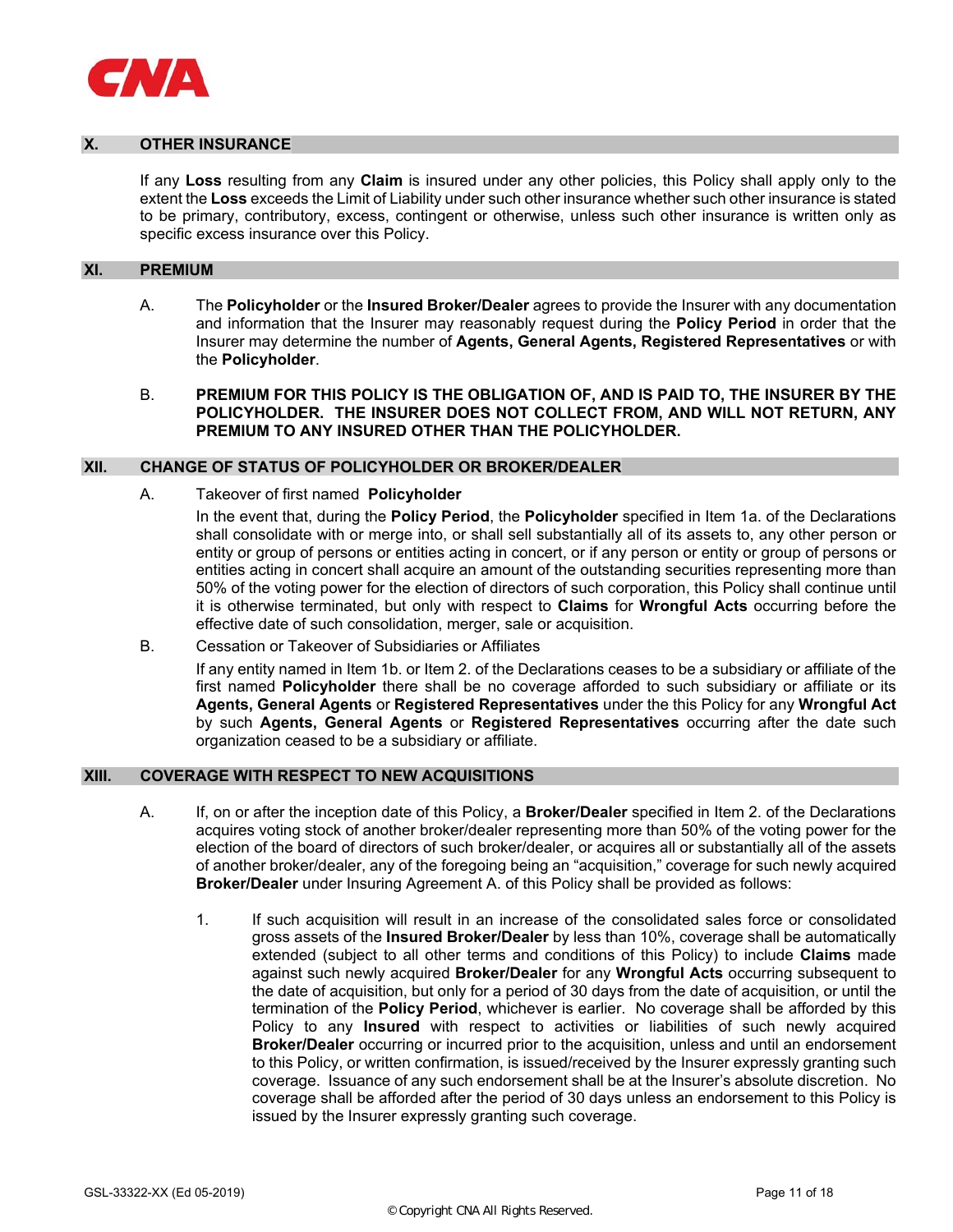

- 2. If such acquisition will result in an increase of the consolidated sales force or consolidated gross assets of the **Insured Broker/Dealer** by 10% or more, no coverage shall be afforded to such newly acquired **Broker/Dealer** unless and until an endorsement to this Policy, or written confirmation, is issued/received by the Insurer expressly granting such coverage.
- B. If Insuring Agreement B. of this Policy is purchased, and if, on or after the inception date of this Policy, the **Policyholder** specified in Item 1a. of the Declarations acquires voting stock of another life insurer representing more than 50% of the voting power for the election of the board of directors of such life insurer, or acquires all or substantially all of the assets of another life insurer, any of the foregoing being an "acquisition," coverage for such newly acquired **Policyholder** under of this Policy shall be provided as follows:
	- 1. If such acquisition will result in an increase of the consolidated sales force or consolidated gross assets of the **Policyholder** named in Item 1a. by less than 10%, coverage under Insuring Agreement B. shall be automatically extended (subject to all other terms and conditions of this Policy) to include **Claims** made against such newly acquired **Policyholder** for any **Wrongful Acts** of an **Agent or General Agent** or **Registered Representative** occurring subsequent to the date of acquisition, but only for a period of 30 days from the date of acquisition, or until the termination of the **Policy Period**, whichever is earlier. No coverage shall be afforded by this Policy to any **Insured** with respect to activities or liabilities of such newly acquired life insurer occurring or incurred prior to the acquisition, unless and until an endorsement to this Policy, or written confirmation, is issued/received by the Insurer expressly granting such coverage. Issuance of any such endorsement shall be at the Insurer's absolute discretion. No coverage shall be afforded after the period of 30 days unless an endorsement to this Policy is issued by the Insurer expressly granting such coverage.
	- 2. If such acquisition will result in an increase of the consolidated sales force or consolidated gross assets of the **Policyholder** named in Item 1a. by 10% or more, no coverage under Insuring Agreement B. shall be afforded to such newly acquired life insurer unless and until an endorsement to this Policy, or written confirmation, is issued/received by the Insurer expressly granting such coverage.
- C. If, on or after the inception date of this Policy, a corporation specified in Item 1. or 2. of the Declarations acquires voting stock or assets of another entity resulting in an increase of the consolidated sales force by 10% or more, no coverage shall be afforded to those **Agents, General Agents** or **Registered Representatives**, that were previously associated with the other entity, unless an endorsement to this Policy is issued or written confirmation is issued/received by the Insurer expressly granting such coverage.

# **XIV. SUBROGATION AND RECOVERY**

In the event of any payment under this Policy, the Insurer shall be subrogated to all the **Insured's** rights of recovery therefore against any person or organization, and the **Insured** shall execute and deliver instruments and papers and do whatever else is necessary to secure such rights. The **Insured** shall do nothing to prejudice such rights. Any amount recovered in excess of the Insurer's total payment shall be restored to the **Insured**, less the cost to the Insurer of recovery.

## **XV. CHANGES**

Notice to any agent or knowledge possessed by an agent or by any other person shall not affect a waiver or a change in any part of this Policy, or stop the Insurer from asserting any right under the provisions of this Policy. The provisions of this Policy shall not be waived, changed or modified except by endorsement issued to form a part of this Policy.

#### **XVI. NO ACTION AGAINST INSURER**

No action shall be taken against the Insurer unless, as a condition precedent thereto, the **Insured** shall have fully complied with all terms of this Policy, or until the amount of the **Policyholder's** obligation to pay shall have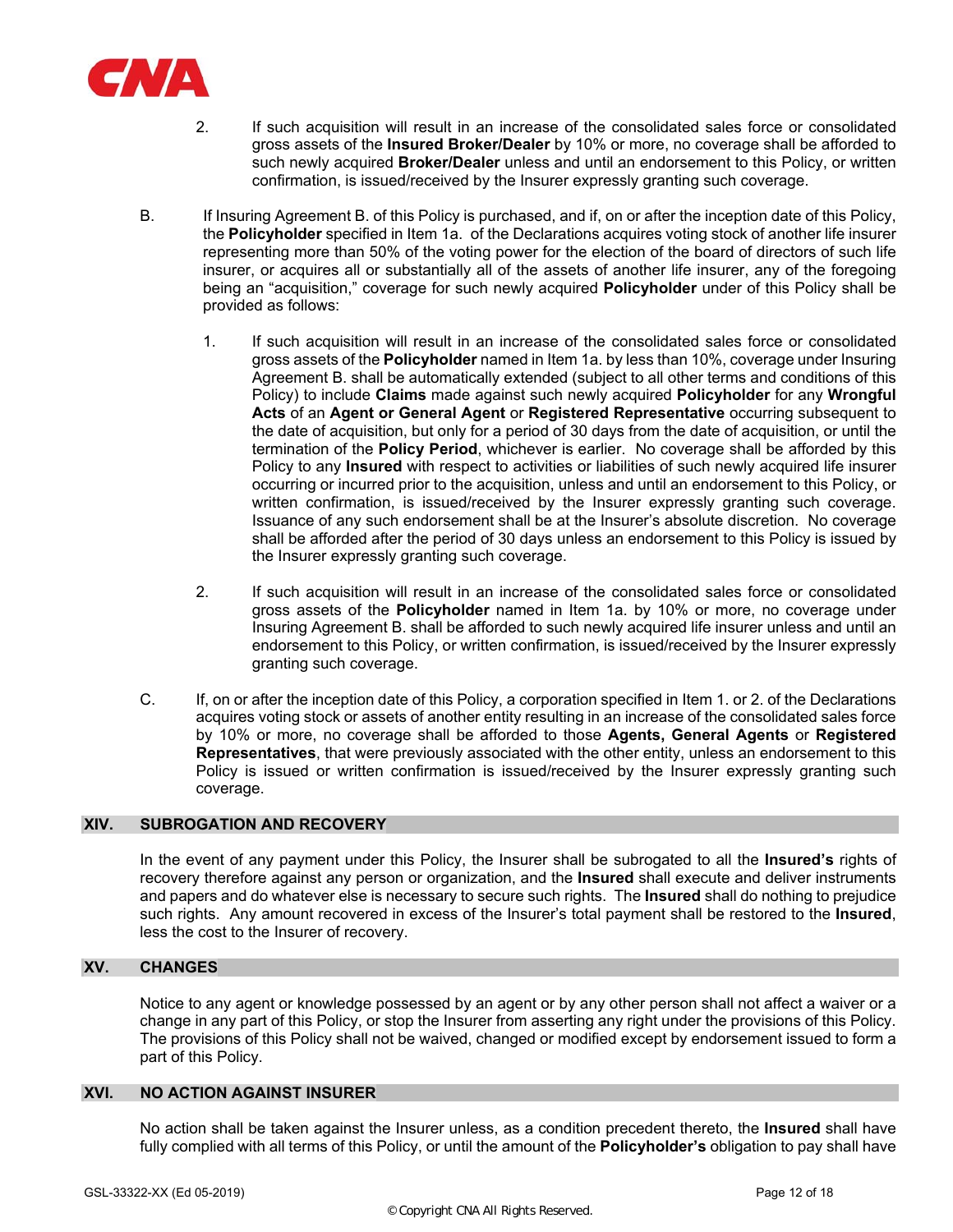

been finally determined either by judgment against the **Insured** after actual trial or by written agreement of the **Insured**, the claimant and the Insurer. Any person or organization or the legal representative thereof who has secured such judgment or written agreement shall thereafter be entitled to recover under this Policy to the extent of the insurance afforded by this Policy. Nothing contained in this Policy shall give any person or organization any right to join the Insurer in any action against the **Insured** to determine the **Insured's** liability, nor shall the Insurer be impleaded by the **Insured** or their legal representative in any such **Claim**.

#### **XVII. ASSIGNMENT OF INTEREST**

Assignment of interest under this Policy shall not bind the Insurer unless its consent is endorsed to this Policy.

#### **XVIII. TERRITORY**

This Policy applies to **Wrongful Acts** which happen anywhere in the world, but only with respect to **Claims** made or suits brought against the **Insured** in the United States of America, its territories or possessions, or Canada.

#### **XIX. ENTIRE AGREEMENT**

The **Policyholder** agrees that this Policy, including the **Application**, any materials submitted or required to be submitted therewith, and any written endorsements attached, constitute the entire contract existing between **Insureds** and the Insurer or any of its agents relating to this insurance.

## **XX. EXCLUSIONS**

The Insurer shall not be liable to pay any **Loss** in connection with any **Claim**:

#### A. **Prior Litigation**

 based upon, directly or indirectly arising out of, or in any way involving facts alleged in any litigation against the **Insured** pending on or prior to the inception date of this Policy, or renewal thereof;

## B. **Prior Wrongful Acts of Broker/Dealers**

based upon, directly or indirectly arising out of, or in any way involving any actual or alleged **Wrongful Acts** or **Interrelated Wrongful Acts** by, or liability of, any **Broker/Dealer** acquired by an **Insured**, where such **Wrongful Acts** or **Interrelated Wrongful Acts** were committed, attempted, or allegedly committed or attempted prior to such acquisition;

# C. **Claims by Specified Persons or Entities**

by or on behalf of, or for the benefit of, whether directly or indirectly,

- 1. any parent, spouse, **Domestic Partner**, or child of the **Insured**;
- 2. an entity in which one or more **Insureds**, at the time of the **Wrongful Act** giving rise to a **Claim**:
	- i. had a total of ten percent (10%) or more equity interest, or
	- ii. operated, controlled, or managed;
- 3. an individual or entity which has, or did have at the time of the **Wrongful Act**, a total of ten percent (10%) or more equity interest in an entity **Insured** or operates, controls or manages an entity **Insured**;
- 4. any past or present **Insured**, whether it be an individual, class or derivative action,except and to the extent that such **Claim** is by an **Insured** in his or her capacity as a **Client**;
- 5. any clearing agency or arising out of any function of any **Insured** as a clearing agency;
- 6. any **Broker/Dealer** other than one which buys, sells or trades in securities exclusively as a principal for its own account;
- 7. any governmental or quasi-governmental official or agency, including but not limited to any state or federal securities or insurance commission or agency, in any capacity;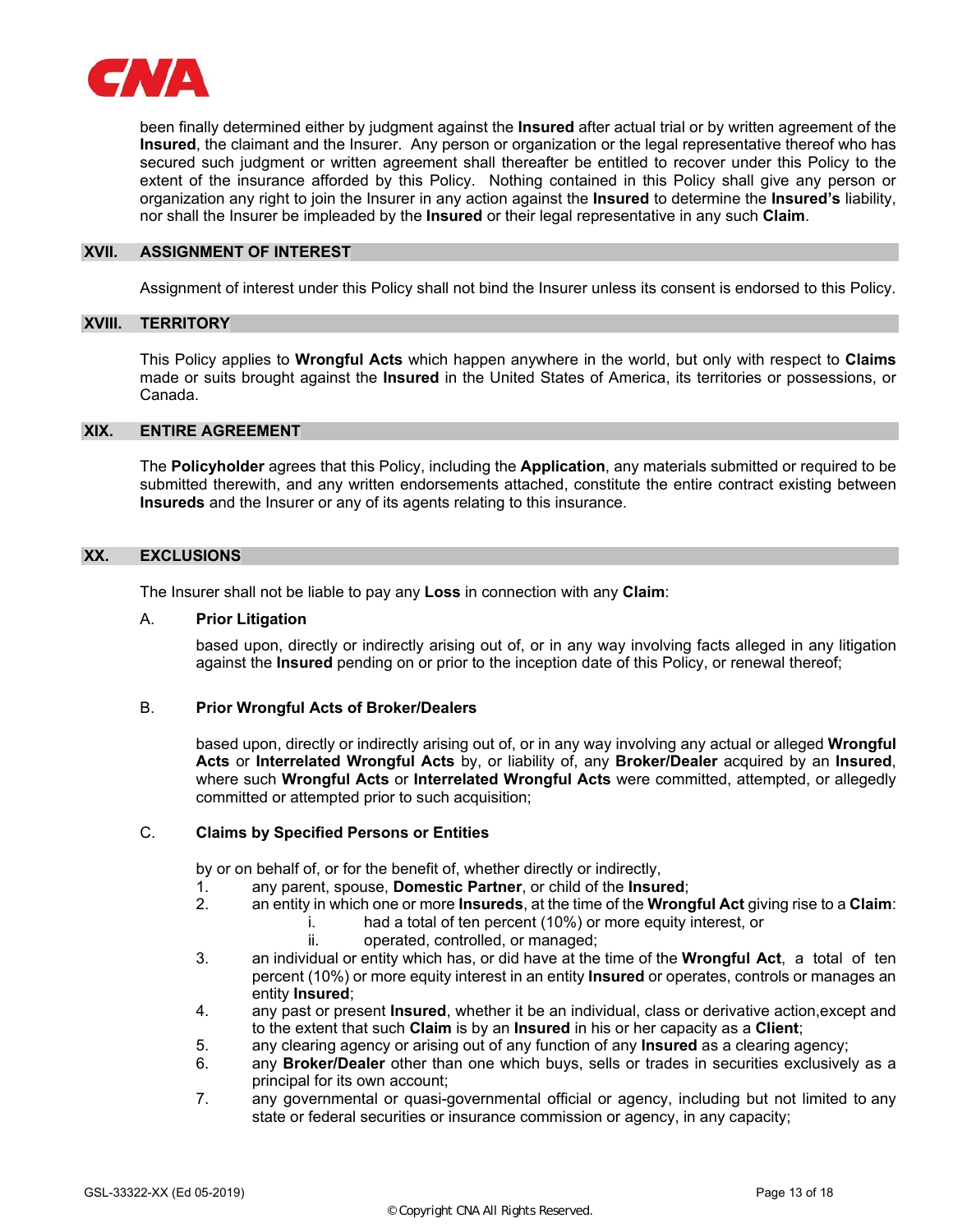

8. any self-regulatory organization including, but not limited to, the Securities and Exchange Commission, the Financial Industry Regulatory Authority, the Securities Investor Protection Corporation, in any capacity,

provided, however, that paragraphs 7. and 8. above shall not apply to any **Claim** by an official of such agency or organization if such official is bringing the **Claim** in his or her capacity as a direct **Client** of an **Insured** and not as an official of such agency or organization;

# D. **Intentional Acts**

based upon, directly or indirectly arising out of, or in any way involving any actual or alleged dishonest, fraudulent, criminal, malicious, purposeful or intentional act, error or omission, or any actual or alleged willful violation of any statute or law, as determined in fact by any trial court verdict, court ruling, regulatory ruling or legal admission;

For purposes of determining the applicability of this exclusion:

- 1. the facts pertaining to and knowledge possessed by any natural person **Insured** shall not be imputed to any other natural person **Insured**; and
- 2. only facts pertaining to and knowledge possessed by any executive officer shall be imputed to an **Insured** entity;

# E. **Bodily Injury/Property Damage**

based upon, directly or indirectly arising out of, or in any way involving any actual or alleged bodily injury, sickness, disease, emotional distress, mental anguish or death of any person, or damage to or destruction of any tangible property, including loss of use thereof;

# F. **Contractual Liability/Promises/Guarantees**

based upon, directly or indirectly arising out of, or in any way involving actual or alleged:

- 1. liability of others assumed by an **Insured** under any contract or agreement; provided, however, that this paragraph shall not apply to the extent that the liability would attach to an **Insured** in the absence of such contract or agreement; or
- 2. making or stating of any promises or guarantees as to interest rates or fluctuations in interest rates, the market value of any investment or insurance product, or future premium payments;

## G. **Specified Services**

based upon, directly or indirectly arising out of, or in any way involving actual or alleged:

- 1. performance of or failure to perform services by the **Insured** as:
	- a. an actuary, accountant, attorney, property or casualty agent, real estate agent, or third party administrator; or
	- b. a market maker or specialist in any securities; or
- 2. tax advice provided by the **Insured** except to the extent that such tax advice is an incidental part of the **Professional Services** being rendered;

# H. **Premium/claim/tax monies**

based upon, directly or indirectly arising out of, or in any way involving:

- 1. the **Insured**'s inability or refusal to pay or collect premium, claim or tax monies; or
- 2. a dispute over fees, commissions or charges, including without limitation the structure of fees or excessive fees; however, this paragraph 2. shall not apply to surrender charges; furthermore, this exclusion shall not apply to **Claims** involving an **Insured's** alleged breach of the Department of Labor's Best Interest Contract Exemption (BICE);

# I. **Commingling/Illegal Profit**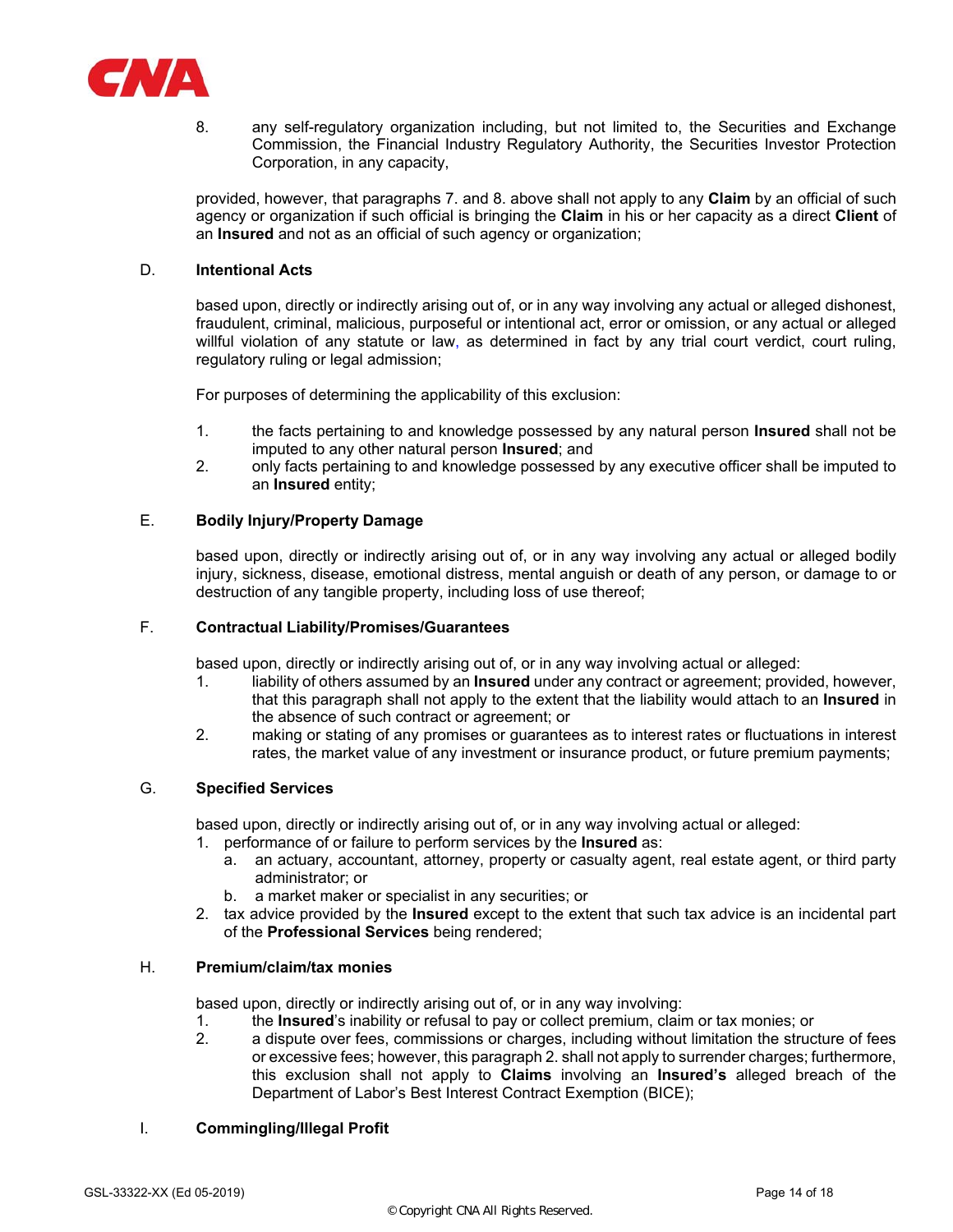

based upon, directly or indirectly arising out of, or in any way involving:

- 1. any actual or alleged commingling or use of **Client** funds; or
- 2. any actual or alleged profit, remuneration or pecuniary advantage gained by any **Insured**, to which the **Insured** was not legally entitled;

as determined by a final adjudication in the underlying action or in a separate action or proceeding;

# J. **Insolvency**

based upon, directly or indirectly arising out of, or in any way involving the insolvency, receivership, conservatorship, liquidation, bankruptcy or inability to pay of a natural person, entity, benefit plan, insurance company, managed health care organization, reinsurer, risk retention group or captive (or any self insurance plan or trust by whatsoever name), or limited partnership in which the **Insured** has placed business or obtained insurance coverage, or placed or recommended placement of the funds of a **Client**;

# K. **Employee Benefit Plans**

based upon, directly or indirectly arising out of, or in any way involving:

- 1. any actual or alleged pension, profit sharing, health and welfare or other employee benefit plan or trust sponsored by the **Insured** or any entity owned or controlled by the **Insured** or in which the **Insured** is a participant, trustee or named fiduciary, as defined under the Employee Retirement Income Security Act of 1974, as amended, or any similar common or statutory law; or
- 2. the actual or alleged design of any employee benefit plan;

# L. **Sale or Servicing of Certain Products**

based upon, directly or indirectly arising out of, or in any way involving the actual or alleged sale, attempted sale or servicing of any:

- 1. coverage, alleged coverage or plan placed with any form of Multiple Employer Welfare Arrangement as defined by the Employee Retirement Income Security Act of 1974, as amended, or any employee benefits plan involving self funding in whole or in part, by any employer, union, or employment related entity;
- 2. products or services not approved by a **Broker/Dealer** specified in Item 2. of the Declarations;
- 3. commodities, commodities futures contracts, or any type of option contract with the exception of covered call writing;
- 4. promissory notes;
- 5. ETS pay phone investments or other similar type investments;
- 6. viatical settlements, viatical insurance benefits, viatical investment pools or any security backed by viatical settlements;
- 7. "Stranger Originated Life Insurance (STOLI)" or "Speculator Initiated Life Insurance (SPINLIFE);"
- 8. Structured settlements, structured notes, principal protected notes, or reverse convertible notes;
- 9. Life Settlements; Reverse mortgages or similar transactions in which the present value of a conditional contract is exchanged or sold;
- 10. issuer callable certificates of deposit and/or equipment sale-lease-buy-back transactions of any kind;
- 11. Leveraged Exchange Traded Funds, Inverse Exchange Traded Funds or Exchange Traded Notes; or
- 12. any life insurance policy in which the premium was paid for, in whole or in part, by or through any premium finance mechanism or any premium finance company.

## M. **Discretionary Authority**

based upon, directly or indirectly arising out of, or in any way involving any actual or alleged activities in connection with the exercise of discretionary authority with regard to the management or disposition of assets (whether for individuals, groups, employee benefit plans, or other entities of whatever legal form or character);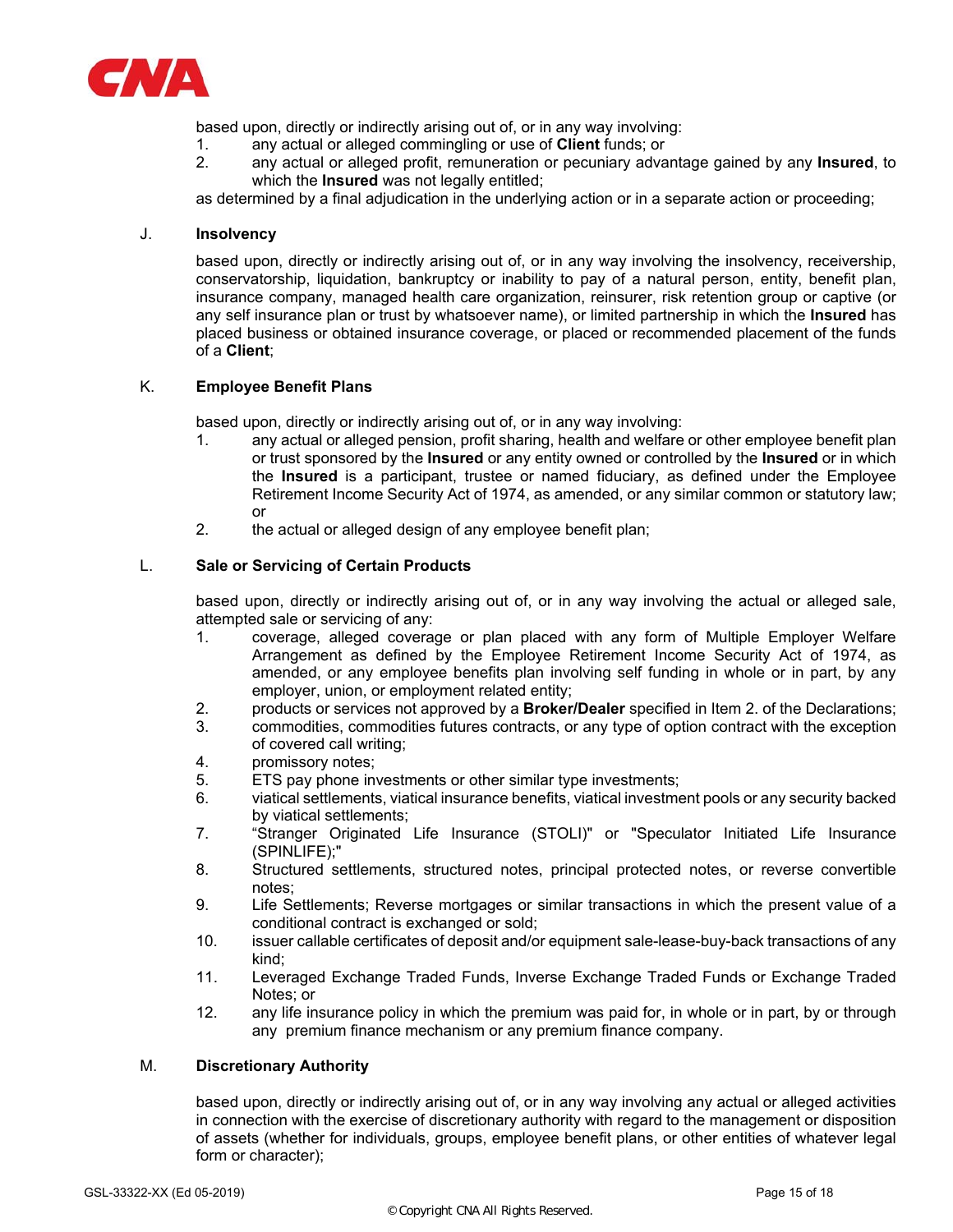

# N. **Nuclear/Pollution**

based upon, directly or indirectly arising out of, or in any way involving:

- 1. any nuclear reaction, radiation or contamination; or
- any actual, alleged or threatened discharge, release, escape, or disposal of, or exposure to, **Pollutants**; any request, direction or order that any of the **Insureds** test for, monitor, clean up, remove, contain, treat, detoxify, neutralize or in any way respond to or assess the effect of **Pollutants** or nuclear reaction, radiation or contamination, or any voluntary decision to do so; or any actual or alleged property damage, or bodily injury, sickness, disease or death of any person, or financial loss to the **Insureds**, their security holders, or their creditors resulting from any of the aforementioned matters;

# O. **Anti-trust**

based upon, directly or indirectly arising out of, or in any way involving actual or alleged price fixing, price discrimination, predatory pricing, restraint of trade, antitrust, monopolization, unfair trade, or unfair anti-competitive conduct; however, the knowledge of any such act by any **Insured** individual shall not be imputed to any other **Insured** individual; and only such knowledge of an executive officer shall be imputed to an **Insured** entity;

# P. **Confidential or non-public information**

 based upon, directly or indirectly arising out of or in any way involving the actual or alleged use, misuse or disclosure of:

- 1. confidential information**,** including but not limited to such use for the purpose of replacement of coverage; or
- 2. non-public information in a manner prohibited by the laws of the United States, including, but not limited to, the Insider Trading and Securities Fraud Enforcement Act of 1988, Section 10(b) of the Securities Exchange Act of 1934 and Rule 10b-5 thereunder, any similar laws of any other jurisdiction, or any rules or regulations promulgated under any of the foregoing, all as amended;

## Q. **Unlicensed entity**

based upon, directly or indirectly, arising out of or in any way involving the placement of a **Client's**  coverage or funds directly or indirectly with any organization, entity or vehicle of any kind, nature or structure which is not licensed to do business in the state or jurisdiction with authority to regulate such business; however, this Exclusion shall not apply to any **Claim** arising from or contributed to by the placement of a **Client's** coverage or funds directly or indirectly with such organization, entity or vehicle which is an eligible surplus lines insurer in the state or jurisdiction with authority to regulate such business;

## R. **Broker/Dealer as Successor in Interest**

based upon, directly or indirectly arising out of or attributable to the **Insured Broker/Dealer** acting as a successor in interest to another entity, including but not limited to another securities broker/dealer;

# S. **Investment Banking Activities**

based upon, directly or indirectly arising out of, or in any way involving any actual or alleged underwriting, syndicating, or investment banking work, or associated counseling or investment activities, including but not limited to, any aspect of any actual, attempted or threatened mergers, acquisitions, divestitures, tender offers, proxy contests, leveraged buy-outs, going private transactions, reorganizations, capital restructuring, recapitalization, spin-offs, primary or secondary offerings of securities (regardless of whether the offering is a public offering or a **Private Placement**), other efforts to raise or furnish capital or financing for any enterprise or entity or any disclosure requirements in connection with any of the foregoing; provided, however, that this exclusion shall not apply to **Claims**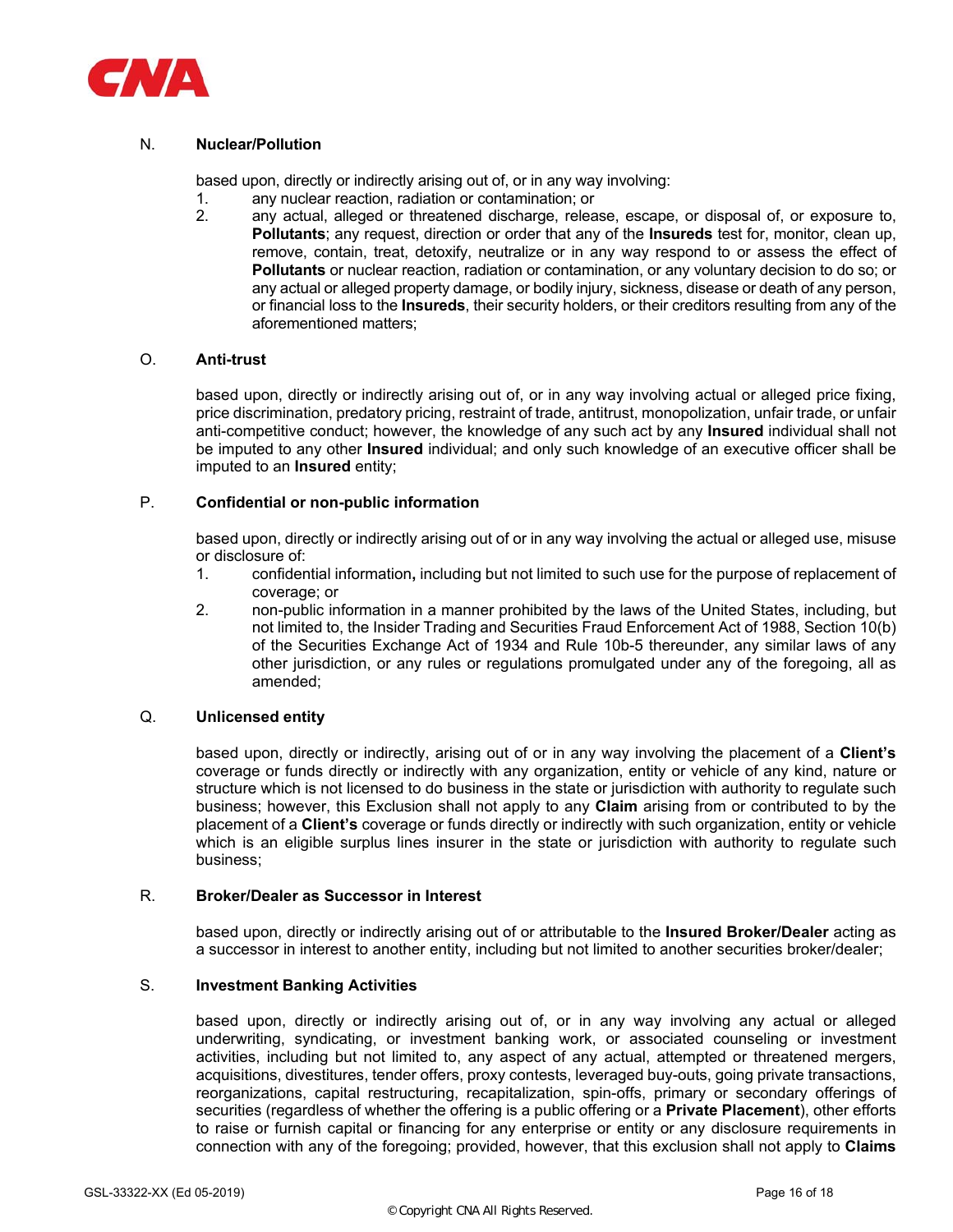

arising from sales by an **Insured** of securities in connection with an offering thereof where such **Claims** relate solely to conduct by the **Insured** detrimentally relied upon by particular clients of the **Insured Broker/Dealer** and do not arise from facts or circumstances affecting the offering generally such as, but not limited to, actual or alleged misrepresentations or omissions in the formal written offering materials, including registration statements, offering memoranda and circulars;

## T. **Securities below Minimum Capitalization Levels**

based upon, directly or indirectly arising out of, or in any way involving any security issued by an entity unable to meet the minimum capitalization and other standards for listing and maintenance on the NASDAQ SmallCap Market;

# U**. Owned funds or investment products**

based upon, directly or indirectly arising out of, or in any way involving any proprietary fund or investment products in which an **Agent or General Agent** or **Registered Representative** has any ownership interest;

# V. **Investment in Specified Securities or Funds**

based upon, directly or indirectly arising out of, or in any way involving the use of or investment in:

- 1. any security that is not registered with the Securities and Exchange Commission; however, this Exclusion shall not apply to securities which are both exempt from registration with the Securities and Exchange Commission and approved by the **Broker Dealer**; or
- 2. any hedge fund, whether it is registered or not with the Securities and Exchange Commission, unless specifically endorsed onto the Policy;

## W. **Limited Partnerships, REITS**

based upon, directly or indirectly arising out of, or in any way involving the use of or investment in any Limited Partnership (including Oil & Gas Products), Real Estate Investment Trusts (REIT's), issuer callable certificates of deposit, equipment sale-lease-buy-back transactions of any kind and/or any security that is not registered with the Securities and Exchange Commission;

# X. **Fiduciary Services**

based upon, directly or indirectly arising out of, or in any way involving investment advice provided by a Fiduciary Adviser if such investment advice is not provided pursuant to and in accordance with all of the requirements of the Pension Protection Act of 2006 as it may be amended, or the Department of Labor's Conflict of Interest provisions as they relate to retirement investment advice, as amended;

# Y. **Wrongful Employment Practices**

based upon, directly or indirectly arising out of, or in any way involving employment practices including but not limited to discrimination or termination of employment; or

# Z. **Class Action Claims**

brought by one party, or a group of parties, as representatives of a larger class including any **Claim** brought in federal court that is governed by Federal Rule of Civil Procedure 23.

## AA. **Unsolicited Communications**

based on or arising out of:

**1**. any actual or alleged violation of any federal anti-spam statute or regulation, including the CAN-SPAM Act of 2003;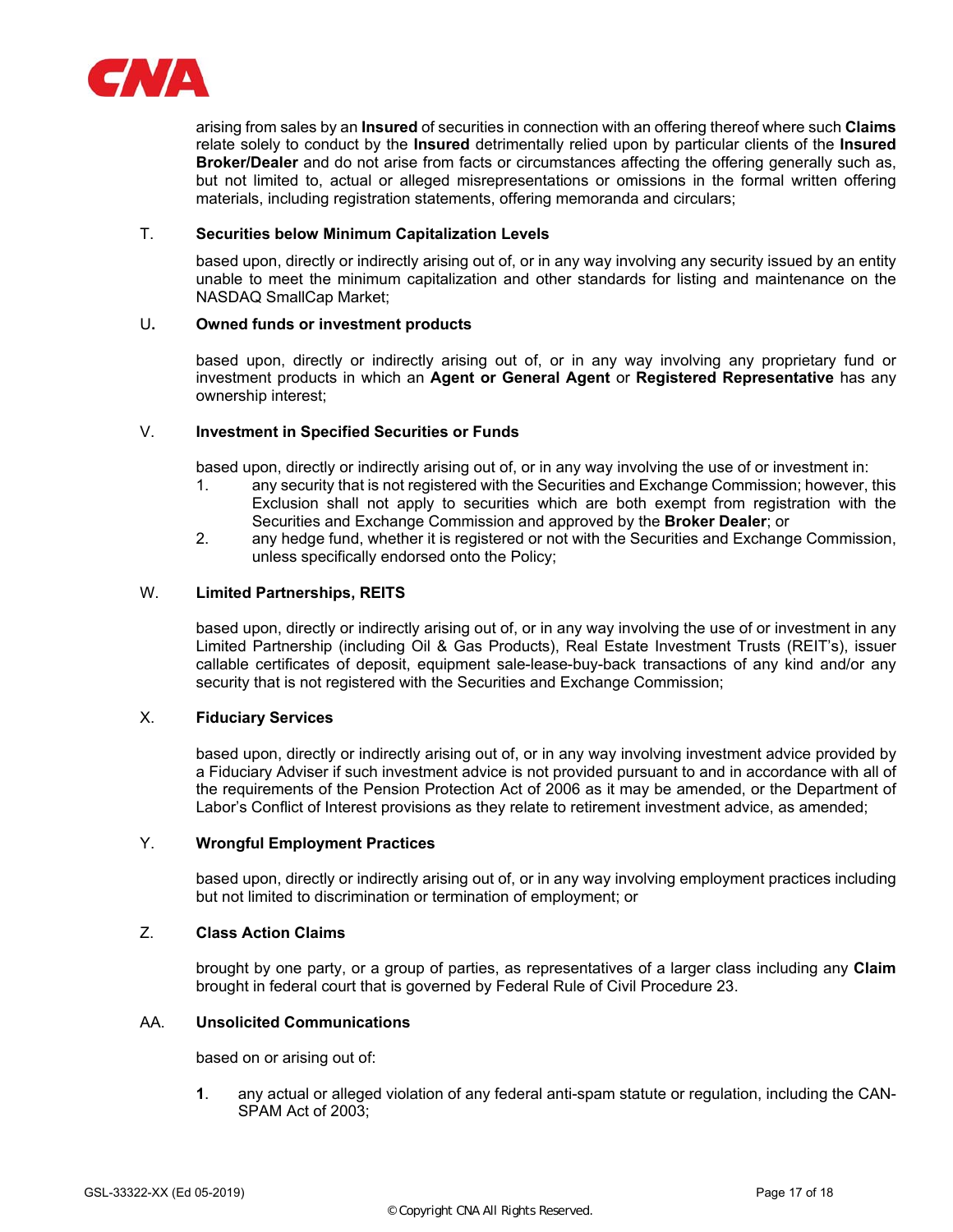

- **2**. any actual or alleged violation of any federal statute or regulation prohibiting the dissemination of unsolicited communications, including any violation of the Telephone Consumer Protection Act of 2001; or
- **3**. any actual or alleged violation of any federal, state or local anti-spam statute, ordinance or other regulation that addresses, prohibits, or limits the printing, dissemination, disposal, collecting, recording, sending, transmitting, communicating or distribution of material or information including any statute or regulation prohibiting the dissemination of unsolicited communications.

#### BB. **412/419 Plan**

 based upon directly or indirectly arising out of, or in any way involving the sale, attempted sale or servicing of any plans created under sections 412 or 419 of the internal revenue code;

 based upon directly or indirectly arising out of or in any way involving any actual or alleged sale or servicing of any insurance sold as part of or to be used in conjunction with or to fund any plan created under sections 412 or 419 of the internal revenue code.

## **XXI. TRADE EMBARGOES AND SANCTIONS**

This Policy does not provide coverage for **Insureds**, transactions or that part of **Loss** that is uninsurable under the laws or regulations of the United States concerning trade or economic sanctions.

# **XXII. DUTIES OF THE POLICYHOLDER**

The **Policyholder**, on behalf of all of all **Insureds**, will be:

- A. authorized to make changes in the terms of this Policy with our written consent; and
- B. responsible for:
	- 1. the payment of all premiums due the Insurer; and
	- 2. keeping records of the information the Insurer needs for premium computation, and sending it copies as it may request.

#### **XXIII. LIBERALIZATION CLAUSE**

In the event that there is an inconsistency between a state amendatory endorsement attached to this Policy and any term or condition of this Policy, the Insurer shall apply those terms and conditions of either the amendatory endorsement or the Policy which are more favorable to the **Insured**, provided however, that this shall not apply to the extent that the more favorable amendatory endorsement or Policy provision is against public policy or the law of such state.

#### **XXIV. HEADINGS AND NUMBER**

The descriptions in the headings of this Policy are solely for convenience, and form no part of the terms and conditions of coverage. Defined terms in the singular also include the plural and defined terms in the plural also include the singular.

IN WITNESS WHEREOF, the Insurer has caused this Policy to be executed by its Chairman and Secretary, but this Policy shall not be binding upon us unless completed by the attachment of the Declarations.

Chairman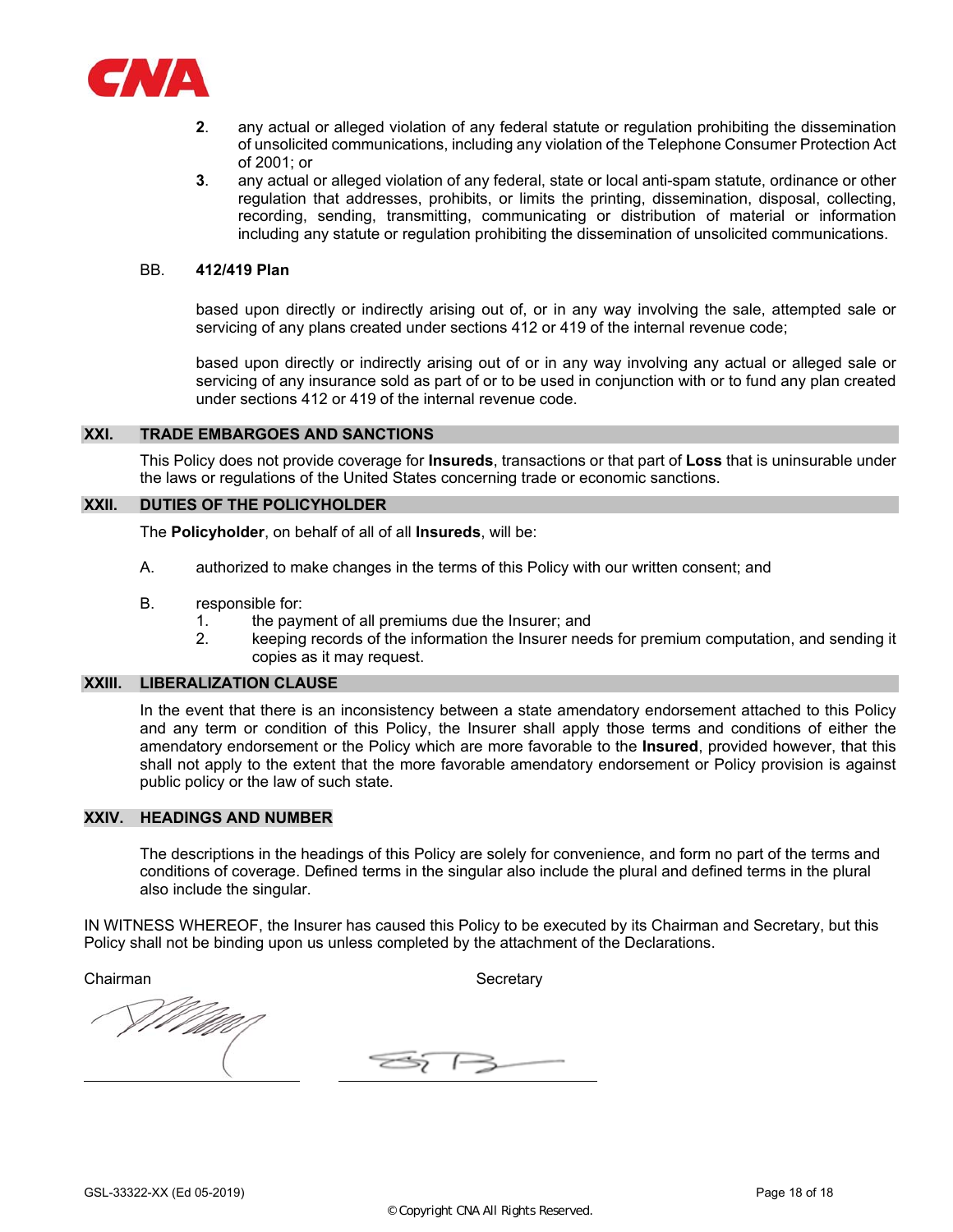

# **WIRE TRANSFER CLAIM ENDORSEMENT**

In consideration of the premium charged, it is understood and agreed that the Policy is amended as follows:

I. The section entitled **INSURING AGREEMENT**, the Insuring Agreement entitled **PROFESSIONAL LIABILITY** is amended to add the following new Insuring Agreement:

> Subject always to paragraph B. below, How this Coverage Applies, the Insurer shall pay on behalf of the **Insureds** that **Loss** which the **Insureds** become legally obligated to pay resulting from a **Wire Transfer Claim**.

- II. The section entitled **DEFINITIONS** is amended as follows:
	- A. The following new definitions are added:

**Wire Transfer Claim** means any **Claim** based upon, indirectly or directly arising out of any:

- 1. transfer of a **Client's** funds by any **Insured** based on a **Communication** purportedly sent by a **Client** to such **Insured**; or
- 2. transfer of a **Client's** funds by any **Insured** based on instructions from the **Client** that were improperly altered without authorization from the **Client**.

**Communication** means an electronic, telefacsimile, telephone or written instruction received by an **Insured** that:

- 1. establishes or changes the method, destination or account for payment or delivery of funds;<br>2. contains a misrepresentation of material fact: and
- 2. contains a misrepresentation of material fact; and
- 3. is relied upon by an **Insured**, believing the material fact to be true.
- B. Solely with respect to the coverage afforded by this Endorsement, the definition of **Claim** is amended to add the following at the end:

**Claim** also means a written complaint setting forth the circumstances involving the possible improper transfer of **Client** funds that would potentially fall within paragraphs 1. or 2. of the definition of **Wire Transfer Claim** that the **Insured** has investigated and reasonably believes will lead to a valid demand for monetary relief.

- III. Solely with respect to the coverage provided by this endorsement, the section entitled **LIMIT OF LIABILITY, RETENTION AND ALLOCATION**, is amended as follows:
	- A. The Paragraph entitled Professional Liability Insuring Agreement A. is amended to add the following:

The Insurer's maximum limit of liability for each **Wire Transfer Claim** shall be \$10,000, the Insurer's maximum limit of liability for all **Wire Transfer Claims** for each **Insured** shall be \$10,000. These amounts are sublimits which are part of and not in addition to each **Insured's** limit of liability set forth on the Declarations and are subject to the Policy Aggregate Limit of Liability.

B. The paragraph entitled Retention is amended to add the following:

Notwithstanding anything to the contrary set forth on the Declarations, the retention amount applicable for each **Wire Transfer Claim** shall be \$1,500.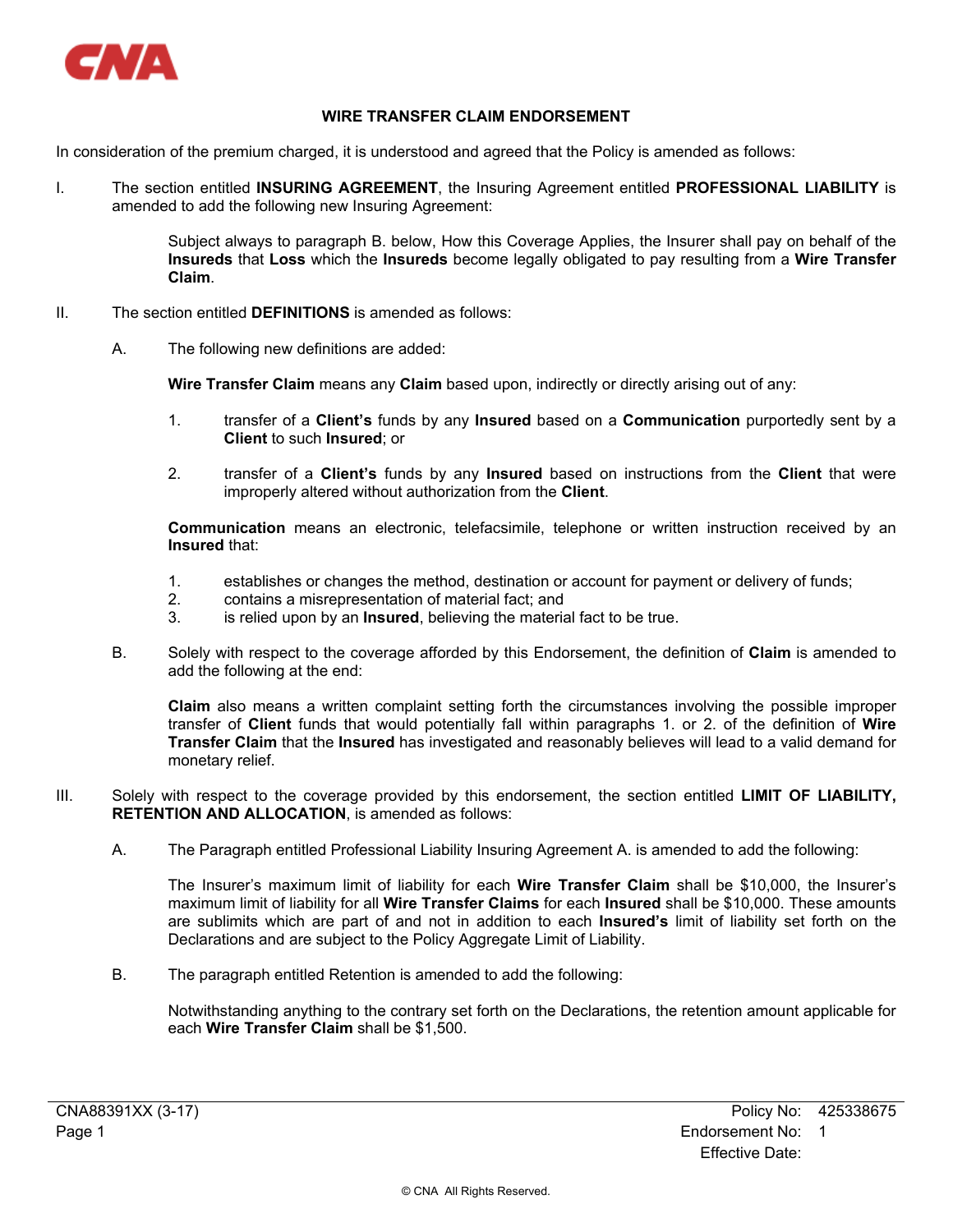

All other terms and conditions of the Policy remain unchanged.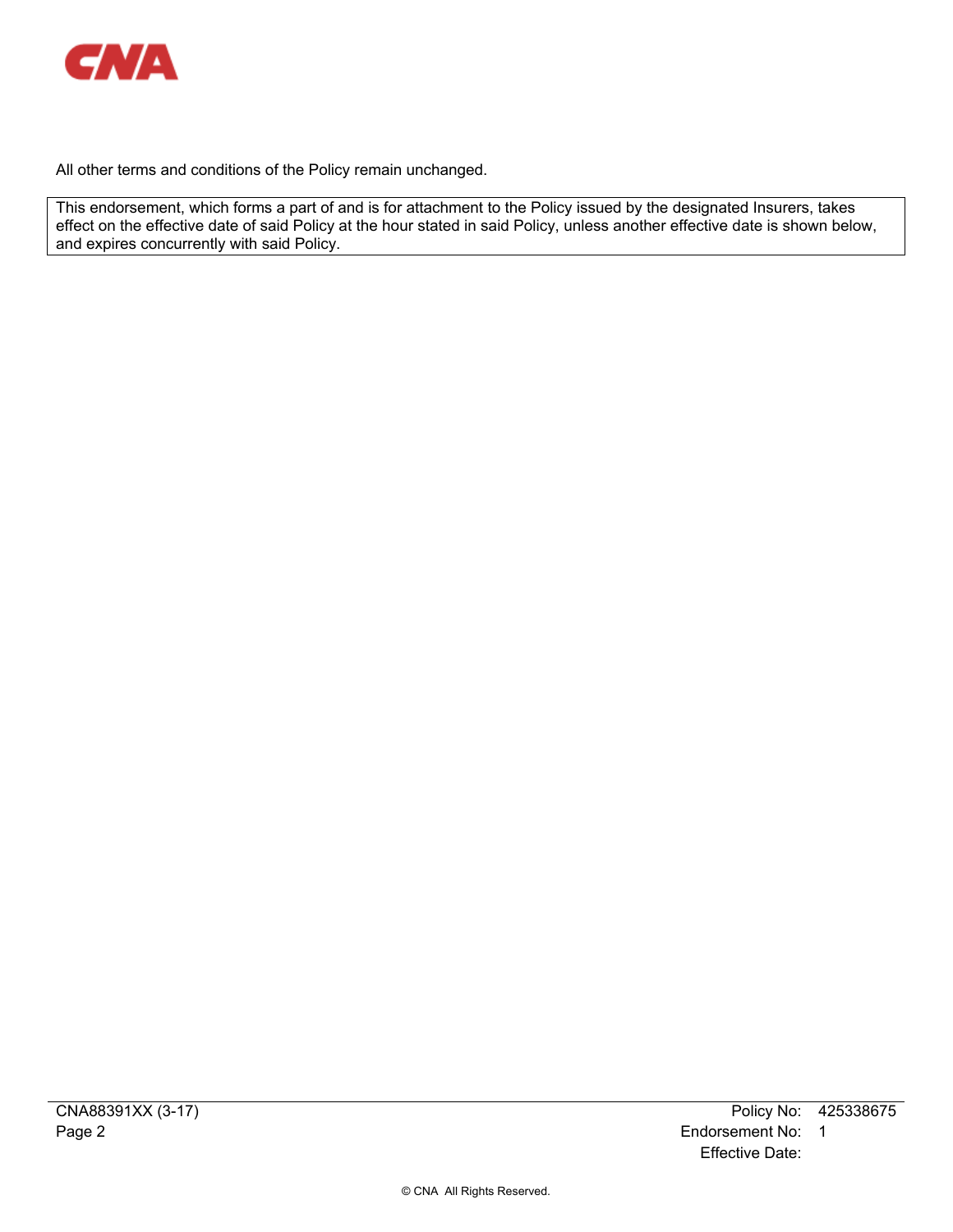

# **TRANSFER OF PENSION BENEFIT EXCLUSION ENDORSEMENT**

In consideration of the premium, Section XX. Exclusions is amended to add the following exclusion:

The Insurer shall not be liable to pay any **Loss** in connection with any **Claim**:

- based upon, directly or indirectly arising out of, or in any way involving the actual or alleged sale, assignment or purchase of any:
	- i. stream of income or benefits originally payable to another person or entity, including but not limited to retirement, pension, disability, insurance or annuity benefits or
	- ii. product, benefit, investment or stream of income where the sale or assignment of such product, benefit, investment or stream of income is not permitted, whether by law or by the terms of the product, benefit or investment

provided however, this exclusion will not apply to any assignment or transfer between funds which is authorized by any federal, state or local law.

All other terms and conditions of the Policy remain unchanged.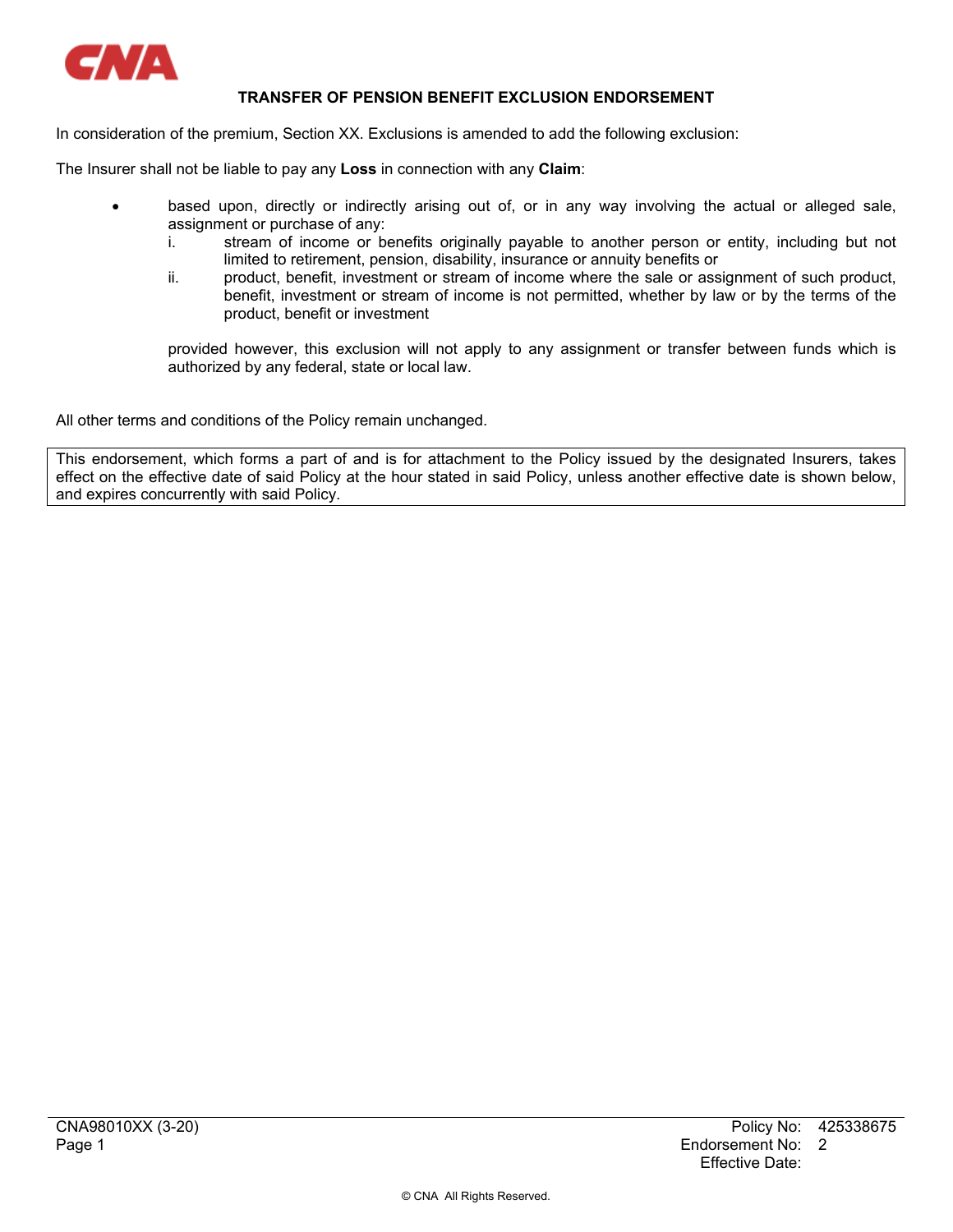

# **WASHINGTON AMENDATORY ENDORSEMENT**

In consideration for the premium paid, it is agreed that the Policy is amended as follows:

The Cancellation and/or Nonrenewal provisions of the Policy are deleted in their entirety and replaced with the following:

# **CANCELLATION AND NON-RENEWAL**

- 1. Cancellation
	- a. This Policy may be canceled by the individual or entity first named on the Declarations Page by returning it to the Insurer. The first named individual or entity may also cancel the Policy by written notice to the Insurer stating at what future date cancellation is to be effective.
	- b. The Insurer may cancel this Policy by mailing or by delivering a written notice of cancellation, stating the reason for cancellation, to the first named individual or entity and its agent, if any, at the addresses last known to the Insurer. The time of surrender or the effective date and hour of cancellation stated in the notice shall become the end of the Policy Period. Delivery of such written notice either by the first named individual or entity or by the Insurer shall be equivalent to mailing. Written notice shall be provided at least 45 days prior to the effective date of cancellation.
	- c. If the Insurer cancels the Policy due to nonpayment of premium, the Insurer will mail or deliver written notice of cancellation to the first named individual or entity at least 10 days prior to the effective date of cancellation.
	- d. If the Insurer cancels the Policy due to failure to pay amounts in excess of the limit of the Insurer's liability or within the amount of the deductible, the Insurer will mail or deliver written notice of cancellation to the first named individual or entity at least 45 days prior to the effective date of cancellation.
	- e. Notice of cancellation must also be mailed or delivered to each mortgagee, pledgee or other person shown by the policy to have an interest in any claim which may occur thereunder at the last mailing address known to the Insurer.
	- f. If the Insurer cancels this Policy, the earned premium shall be computed pro rata. If the first named individual or entity cancels this Policy, the Insurer shall retain the customary short rate proportion of the premium. Premium adjustment may be made either at the time cancellation is effected or as soon as practicable after cancellation becomes effective, but payment or tender of unearned premium is not a condition of cancellation.
- 2. Non-renewal
	- a. If the Insurer elects to non-renew this Policy, the Insurer will mail or deliver written notice of nonrenewal, stating the reason for non-renewal, to the first named individual or entity and its agent, if any, at the addresses last known to the Insurer, at least 45 days prior to the expiration date of this Policy, or anniversary date of this Policy if this Policy has been written for a term of more than one year. Delivery of such written notice by the Insurer shall be equivalent to mailing.
	- b. If notice of non-renewal is not provided pursuant to this Condition, the Insurer will renew this Policy unless the first named individual or entity fails to pay the renewal premium after the Insurer has expressed its willingness to renew, including a statement of the renewal premium to the first named individual or entity and its agent, if any, at least 20 days prior to the expiration date; or other coverage acceptable to the individuals or entities covered under the Policy has been procured prior to the expiration date of the Policy.
	- c. The offering of terms and conditions different from the expiring terms and conditions does not constitute a refusal to renew.

All other terms and conditions of the Policy remain unchanged.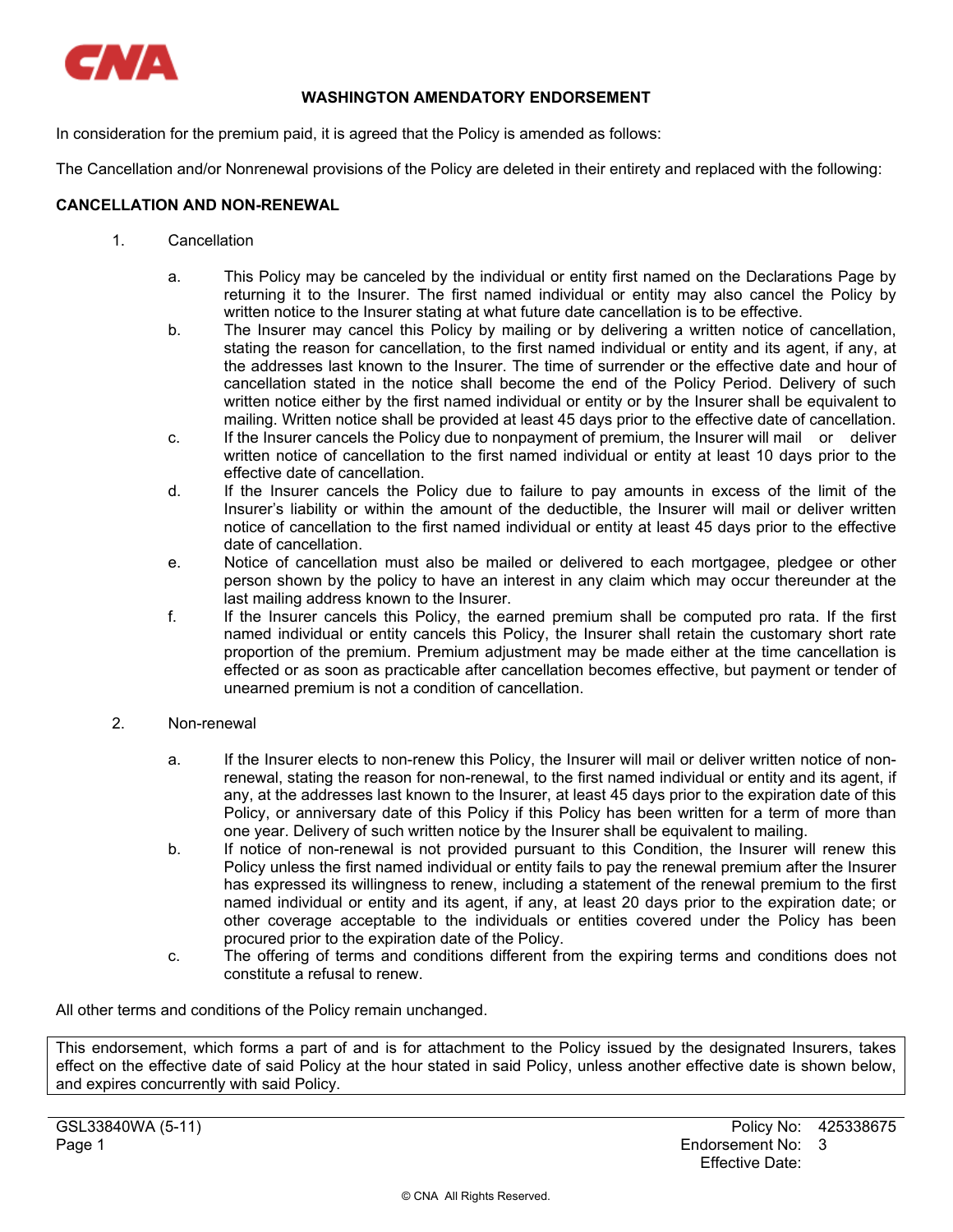

# **NEW YORK AMENDATORY ENDORSEMENT**

This forms a part of Policy Number 425338675 issued to the **Policyholder** by the Insurer. In consideration of the premium charged, it is hereby understood and agreed that solely with respect to those **Agents, General Agents**, and **Registered Representatives** insured under this Policy, who are residents of or practice in New York State, the Policy is amended as follows:

1. The Notice and introductory paragraph on page 1 is deleted in its entirety and replaced as follows:

**NOTICE: THIS IS A CLAIMS MADE POLICY AND, SUBJECT TO ITS PROVISIONS, APPLIES ONLY TO ANY CLAIM FIRST MADE AGAINST AN INSURED/POLICYHOLDER AND REPORTED TO THE INSURER DURING THE COVERAGE RELATIONSHIP OR ANY EXTENDED REPORTING PERIOD.** 

**DEFENSE COSTS REDUCE THE LIMIT OF LIABILITY AND ARE SUBJECT TO THE RETENTION. THIS COULD RESULT IN THE LIMIT OF LIABILITY BECOMING COMPLETELY EXHAUSTED BY THE PAYMENT OF DEFENSE COSTS, IN WHICH CASE, NO FURTHER COVERAGE IS PROVIDED BY THIS POLICY. PLEASE REVIEW THE POLICY CAREFULLY AND DISCUSS THE COVERAGE WITH YOUR INSURANCE AGENT OR BROKER.** 

2. The introductory paragraph on page 1 of the Policy is deleted in its entirety and replaced as follows:

The Insurer, the **Policyholder** and the **Insureds** agree as follows, in consideration of the payment of the premium and in reliance upon all statements made in the **Application** furnished to the Insurer designated in the **Policyholder's** Declarations and the **Insured's Certificate of Insurance**, a stock insurance corporation, hereafter called the "Insurer".

3. Section I. INSURING AGREEMENTS, Paragraph C. **HOW THIS COVERAGE APPLIES**, subparagraph 2. is deleted in its entirety and replaced as follows:

# **C. HOW THIS COVERAGE APPLIES**

- 2. the **Claim** is first made against any **Insured** under Insuring Agreement A. during the **Certificate Period**, or under Insuring Agreement B., during the **Policy Period**, or any **Extended Reporting Period**, if applicable, and reported to the Insurer in accordance with Section VIII, NOTICE; and
- 4. Section II. DEFENSE, Paragraph A. is deleted in its entirety and replaced as follows:

# A. Defense of **Claims**

1. If a **Claim** is made against the **Insured** within the United States of America, its territories or possessions or Canada, the Insurer shall have the right and duty to defend such **Claim**, even if any of the allegations of the **Claim** are groundless, false or fraudulent.

The Insurer shall have the right to appoint counsel and to make such investigation and defense of a **Claim** as it deems necessary. The **Insureds** or **Policyholder**, as applicable, shall have the option to:

- a. select the defense attorney or to consent to the Insurer's choice of defense attorney, which consent shall not be unreasonably withheld;
- b. participate in, and assist in the direction of, the defense of any **Claim**; and
- c. consent to a settlement, which consent shall not be unreasonably withheld.

Subject to paragraph 2. below, the Insurer's obligation to defend any **Claim** or pay any **Loss**, shall be completely fulfilled and extinguished if the limit of liability has been exhausted by payment of **Loss**.

2. Limitation on the Insurer's Duty to Defend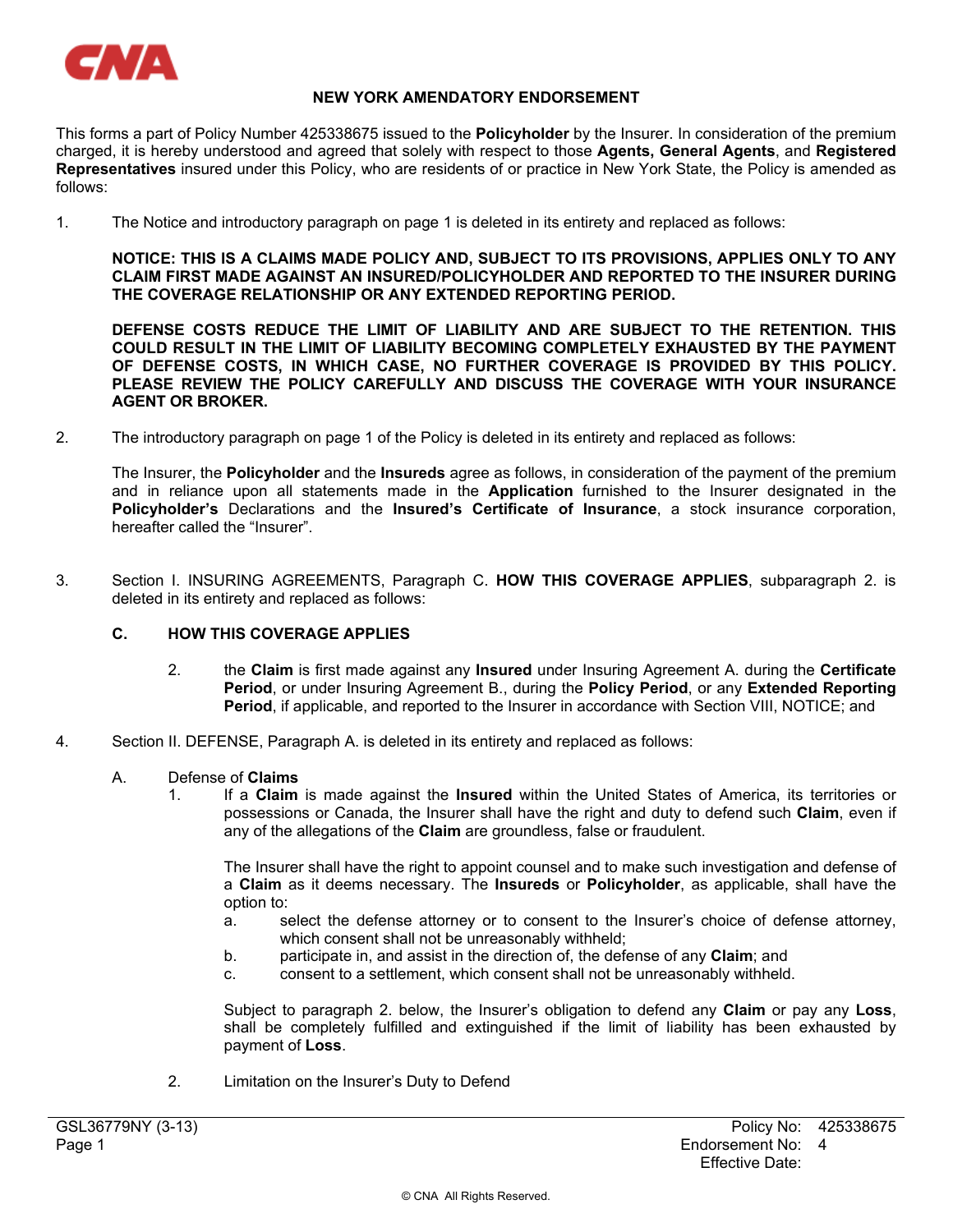

If the Insurer concludes that the Limit of Liability applicable to a **Claim** may become exhausted prior to the conclusion of any **Claim**, the Insurer will notify the **Insureds**, in writing, to that effect.

When the Limit of Liability applicable to a **Claim** has actually been exhausted prior to the conclusion of the **Claim**, the Insurer will notify the **Insured,** in writing, as soon as practicable, that such limit has been exhausted and that the Insurer's duty to defend such **Claim** and any other **Claim** has ended.

The Insurer will initiate, and cooperate in, the transfer of control to the **Insured**, of any **Claims** which were subject to that Limit of Liability and which were reported to the Insurer prior to the exhaustion of such limit. The **Insured** must cooperate in the transfer of control of such **Claims**.

The Insurer agrees to take the necessary steps as the Insurer deems appropriate to avoid a default in, or continue the defense of, such **Claims** until such transfer has been completed, provided that the **Insureds** are cooperating in completing such transfer.

The **Insured** must reimburse the Insurer for expenses the Insurer incurs in taking those steps the Insurer deems appropriate to avoid a default in, or continuing the defense of, any **Claim**.

The Insurer will not take any action with respect to any **Claim** that would have been subject to such Limit of Liability, had it not been exhausted, if the **Claim** is reported to the Insurer after that limit has been exhausted.

The exhaustion of any limit by payment of any **Claim**, and the resulting end of the Insurer's duty to defend, will not be affected by the Insurer's failure to comply with any of the terms and conditions of this provision.

- 5. Section III. DEFINITIONS is amended to add the following new definitions:
	- **Certificate of Insurance** means the document issued to each **Insured** evidencing the terms, limits, premium and endorsements provided to the **Insured**.
	- **Certificate Period** means the period of time between the inception date shown on the **Certificate of Insurance** and the effective date of termination, expiration or cancellation of the **Certificate of Insurance** issued to **Insured**.
	- **Coverage Relationship** means that period of time between the effective date of the first claims-made **Certificate of Insurance** issued by the insurer to the **Insured** and the cancellation or nonrenewal of the last consecutive claims-made **Certificate of Insurance** issued by the Insurer to the **Insured,** where there has been no gap in coverage, but does not include any period covered by **Extended Reporting Period**.
	- **Extended Reporting Period** means the period of time after the **Coverage Relationship** for reporting **Claims** due to a **Wrongful Act**. The **Wrongful Act** must happen on or after the **Prior Acts Date** and before the end of the **Coverage Relationship**.
- 6. Section III. DEFINITIONS is amended as follows:
	- A. The definitions of **Policy Period**, **Policyholder** and **Pollutants** are each deleted in its entirety and replaced as follows:

**Policy Period** means the period from the effective date of this Policy to the Policy expiration date stated in Item 3 of the **Policyholder's** Declarations, or its earlier cancellation date.

**Policyholder** means the person or organization named in Item 1 of the **Policyholder's** Declarations.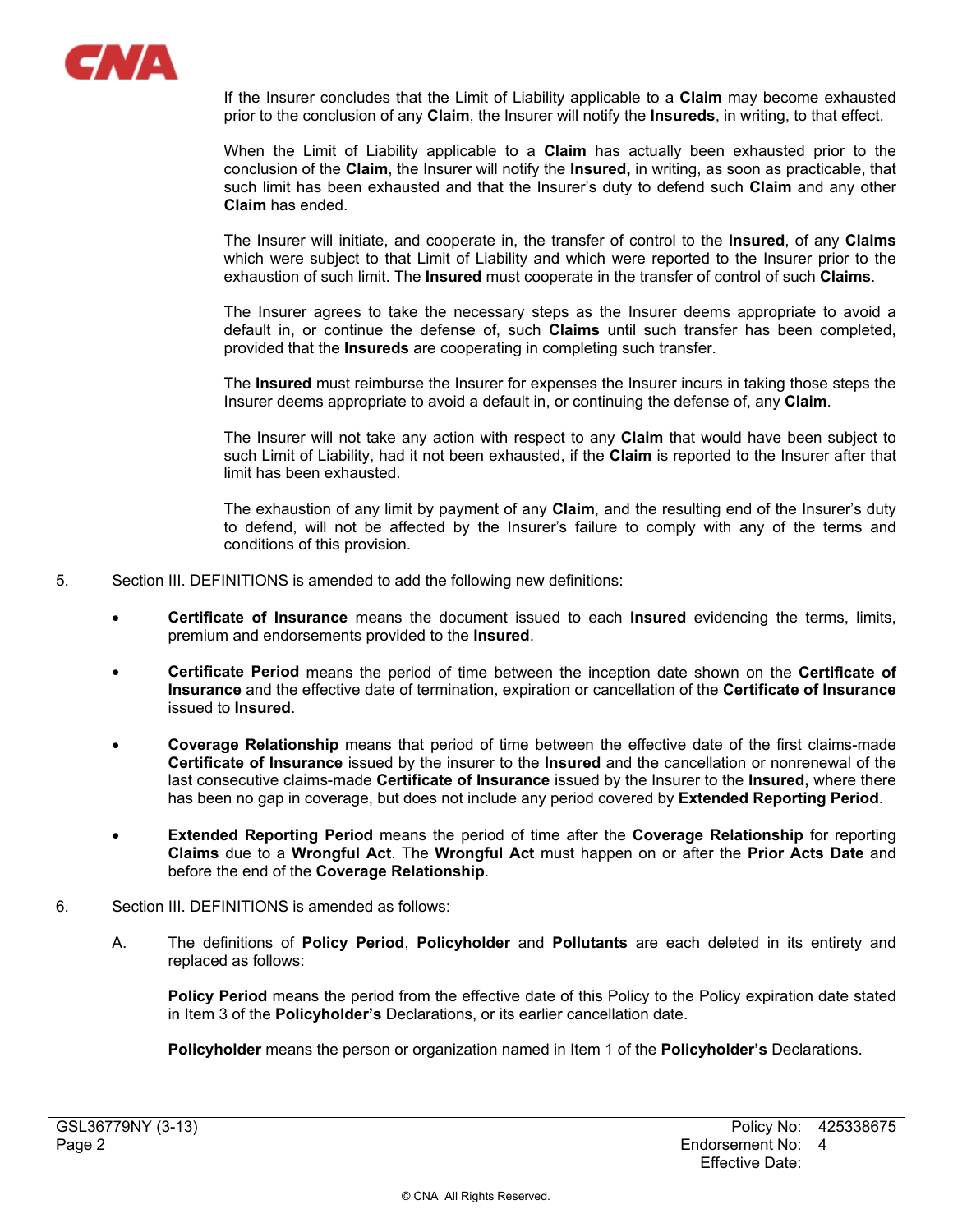

**Pollutants** means, without limitation, any solid, liquid, gaseous or thermal irritant or contaminant, including smoke, vapor, soot, fumes, acids, alkalis, chemicals or waste (including materials to be recycled, reconditioned or reclaimed).

- B. The definition of **Agent or General Agent**, paragraph A. is deleted in its entirety and replaced as follows:
	- A. a natural person who has or had maintained a life agent contract with the **Policyholder** (if a life insurance company), or with a life insurance company subsidiary of the **Policyholder**) and to whom the Insurer has issued a **Certificate of Insurance**; and
- C. The definition of **Registered Representative**, paragraph A. is deleted in its entirety and replaced as follows:
	- A. a natural person who is registered with the Financial Industry Regulatory Authority as a registered representative or registered principal, who has or had maintained a contract with a **Broker/Dealer** who has or had elected to enroll for coverage under this Policy, and whose enrollment is or was on file with the **Policyholder** and to whom the insurer has issued a **Certificate of Insurance**; or
- D. The definition of **Insured** is amended to add the following new language at the end:

**Insured** shall not include **Policyholder**.

E. The first paragraph of the definition of **Loss** is deleted in its entirety and replaced as follows:

**Loss** means monetary settlements or monetary judgments (including any award of pre-judgment interest) and **Defense Costs** for which the **Insured** is legally obligated to pay on account of a covered **Claim**.

F. The definition of **Administration of Employee Benefit Plans** is deleted in its entirety and replaced as follows:

**Administration of Employee Benefit Plans** means consultation, other than legal advice, with participants in an employee benefit plan in order to explain the provisions of such plan and handling dayto-day ministerial functions required by such plan, including without limitation enrollment, record keeping and filing reports with government agencies. **Administration of Employee Benefit Plans** also includes third party claims administration.

- 7. Section IV. EXTENDED REPORTING PERIOD and Section V. AUTOMATIC EXTENDED REPORTING PERIOD is deleted in its entirety and replaced as follows:
	- A. The provisions of the **Extended Reporting Period** coverage will not apply, except for the one year automatic **Extended Reporting Period** if the **Coverage Relationship** has been less than one year and the **Certificate of Insurance** was terminated for nonpayment of premium or fraud.
	- B. In the event of **Termination of Coverage** a one year automatic **Extended Reporting Period**, extension will be granted to the **Insured**, at no additional charge, only with respect to **Claims** made against the **Insured** and reported to the Insurer during such extension by reason of any **Wrongful Act** committed before the **Termination of Coverage**. The automatic **Extended Reporting Period** does not create any separate or additional Limit of Liability.
	- C. Within thirty days after termination of the **Certificate of Insurance**, the Insurer will notify the **Insured**, in writing, of the automatic one year **Extended Reporting Period**. The Insurer will also notify the **Insured** of the availability of, the premium for, and the importance of purchasing an additional **Extended Reporting Period**. The **Extended Reporting Period** described in Item 5a shall be three years, inclusive of the one year period specified in paragraph B. above and the premium shall be computed in accordance with the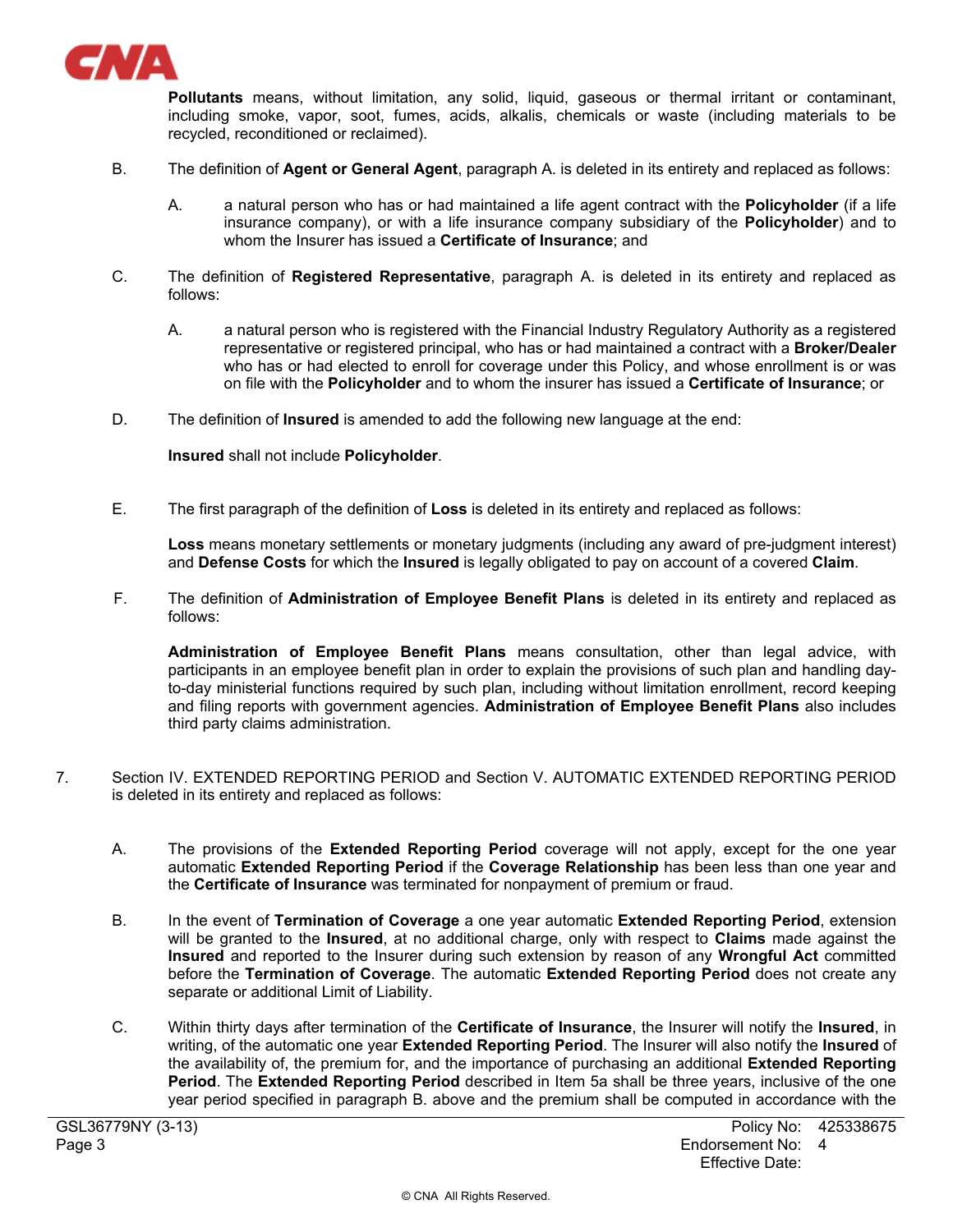

rates in effect when the **Certificate of Insurance** was last issued or renewed. ' The premium to be charged for the additional **Extended Reporting Period** coverage shall be based upon the rates for such coverage in effect on the date this **Certificate of Insurance** was issued or last renewed and shall be for three years at 200% of such premium.

- D. The **Insured** shall have the greater of 60 days from the effective date of **Termination of Coverage** or 30 days from the date of mailing or delivery of the advice of the availability to purchase the additional **Extended Reporting Period** coverage, to submit written acceptance of the additional **Extended Reporting Period** coverage. The premium for such additional **Extended Reporting Period** must be paid promptly when due. The premium shall be fully earned at the inception of this endorsement.
- E. If the **Insured** has been placed in receivership, liquidation or bankruptcy or permanently ceases operations, then any one qualifying as an **Insured** has the right to an **Extended Reporting Period** issued in the name of the **Insured** for the benefit of all **Insureds**. The request for such **Extended Reporting Period** coverage must be made within 120 days of the **Termination of Coverage**.
- F. Upon termination of this **Certificate of Insurance**:
	- i. any return premium due the **Insured** shall be credited toward the premium for the additional **Extended Reporting Period** coverage if the **Insured** elects such coverage.
	- ii. where premium is due to the Insurer for coverage during the **Coverage Relationship**, any monies received by the Insurer from the **Insured** as payment for the **Extended Reporting Period** coverage shall first be applied to such premium owing for this **Certificate of Insurance**.
- G. In order to purchase the **Extended Reporting Period**, the total premium for the **Insured's Certificate of Insurance** must have been paid.
- H. If the **Extended Reporting Period** is purchased, the entire premium shall be deemed earned at its commencement without any obligation by the Insurer to return any portion thereof.
- I. Limits of Liability for such additional **Extended Reporting Period** shall be:
	- i. at least equal to 100 percent of the **Certificate of Insurance**'s applicable annual aggregate limit where a **Coverage Relationship** has continued for three years or more; or
	- ii. if the **Coverage Relationship** has continued for less than three years, the Limit of Liability shall be at least equal to the greater of:
		- a. the amount of coverage remaining in such **Certificate of Insurance**'s applicable annual aggregate Limit of Liability, or
		- b. 50 percent of such **Certificate of Insurance**'s annual aggregate Limit of Liability.
- 8. Section VII. LIMIT OF LIABILITY, RETENTION AND ALLOCATION is deleted in its entirety and replaced as follows:
	- A. Professional Liability Insuring Agreement A.

If a Limit of Liability is set forth in the **Insured's Certificate of Insurance** for the applicable **Insured**  under the Professional Liability Insuring Agreement A., such Scheduled Limit of Liability shall apply separately to each applicable **Insured** covered under such Insuring Agreement as follows:

1. Each **Claim** 

Subject to paragraph 2. below, the Limit of Liability of the Insurer for **Loss** for each **Claim** first made against an **Insured** and reported to the Insurer during the **Certificate Period** shall not exceed the amount stated in the Declarations for each **Claim.** 

2. Aggregate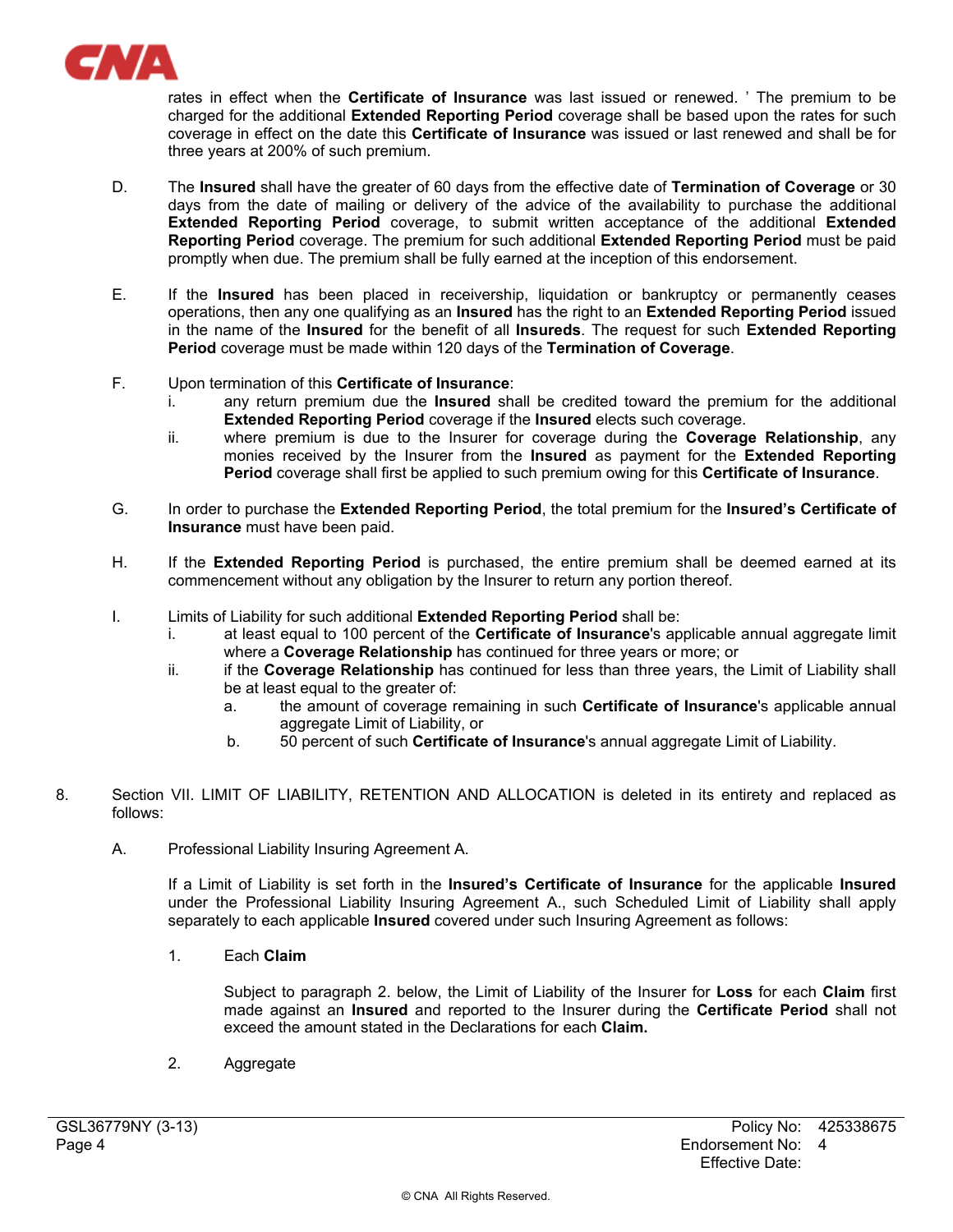

The Limit of Liability of the Insurer for **Loss** for all **Claims** first made against an **Insured** and reported to the Insurer during the **Policy Period** shall not exceed the amount stated in the **Insured's Certificate of Insurance** for all **Claims** in the Aggregate.

If the Scheduled Limits of Liability for Insuring Agreement A., as set forth in the **Insured's Certificate of Insurance** include more than one option, only one Limit of Liability option shall be available to each **Insured** and such option shall be the option identified in the written records of the **Policyholder**, subject to the maximum aggregate Limit of Liability as set for in this Section VI.

B. Vicarious Liability - Insuring Agreement B. (where included)

If Insuring Agreement B. is included, no additional Limit of Liability is afforded under Insuring Agreement B. Rather; the Limit of Liability applicable to **Claims** under Insuring Agreement A. shall be the Limit of Liability under Insuring Agreement A. applicable to the **Agent or General Agent** named as a codefendant with the **Insured** entity under Insuring Agreement B.

C. Exhaustion of Limit of Liability

The Insurer's obligations under this Policy shall be deemed completely fulfilled and extinguished if the applicable Limit of Liability is exhausted by payment of **Loss**.

D. Retention

Subject to the applicable Limit of Liability, the Insurer shall pay all covered **Loss** excess of the applicable Retention, if any, set forth in the **Insured's Certificate of Insurance**. The scheduled Retentions shall apply separately to each **Insured** as follows:

A single and separate Retention shall apply to all **Loss** resulting from each **Claim**. If more than one Retention is applicable to a single **Claim**, the maximum aggregate Retention for such **Claim** shall be the largest of such Retentions.

If the Insurer, in the exercise of its discretion and without any obligation to do so, pays any amount within the amount of the applicable Retention, the **Insured** shall be liable to the Insurer for any and all such amounts and, upon demand, shall pay such amounts to the Insurer.

# E. **Interrelated Wrongful Acts**

More than one **Claim** involving the same **Wrongful Act** or **Interrelated Wrongful Acts** shall be considered as one **Claim** which shall be deemed to have been made on the earlier of:

- A. the date on which the earliest such **Claim** was first made; or
- B. the first date valid notice was given by an **Insured** and received by the Insurer under this Policy of any **Wrongful Act** or under any prior policy of any **Wrongful Act** or any fact, circumstance, situation, event or transaction which underlies any such **Claim**.
- F. Allocation

If a **Claim** made against the **Insureds** includes both covered and uncovered matters or if a **Claim** is made against **Insureds** who are extended coverage under this Policy and others who are not extended coverage therefore under this Policy, the **Insureds** agree that there must be an allocation between insured and uninsured **Loss** (other than that part of **Loss** attributable to **Defense Costs**). The **Insureds** and the Insurer shall exert their best efforts to agree upon a fair and proper allocation between such insured and uninsured **Loss** based upon the relative legal exposures of the parties to such matters.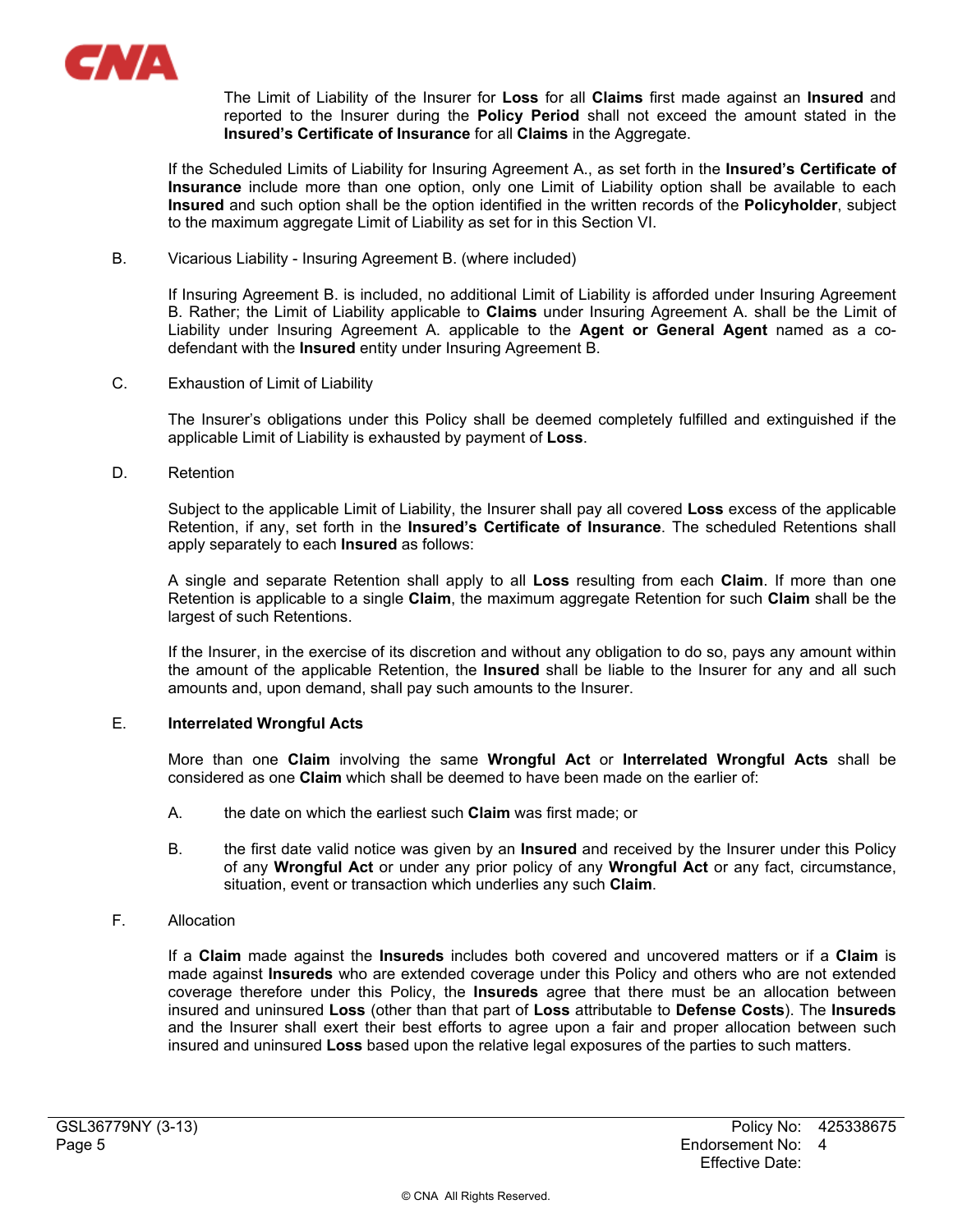

- Section VIII. NOTICE is amended as follows:
	- A. The first sentence of paragraph A is deleted in its entirety and replaced as follows:

If a **Claim** is made against any **Insured** or the **Policyholder**, the **Insured** or the **Policyholder,** as applicable**,** shall give written notice to the Insurer or any of the Insurer's licensed agents, of such a **Claim** as soon as practicable during the **Coverage Relationship** and forward to the Insurer every demand, notice, summons or other process received.

B. The first sentence of paragraph B up to the colon is deleted in its entirety and replaced as follows:

If, during the **Insured's Certificate Period,** or the **Extended Reporting Period**, if applicable, an **Insured** first becomes aware of any **Wrongful Act** which may reasonably give rise to a future **Claim** and during such period give written notice to the Insurer or any of the Insurer's licensed agents, of:

C. Paragraph D is deleted in its entirety and replaced as follows:

The **Insureds** shall give written notice under this Policy to the Insurer or any of the Insurer's licensed agents as specified in the **Certificate of Insurance**, which shall be effective upon receipt. Failure to give any notice required to be given by paragraphs A, B and C above, within the time prescribed therein shall not invalidate any Claim made by the **Insured** or by any other claimant if it shall be shown not to have been reasonably possible to give such notice within the prescribed time and that notice was given as soon as was reasonably possible.

- 10. Section IX. CANCELLATION is renamed CANCELLATION/NONRENEWAL OF POLICY and is amended to delete paragraph A.2. and add a new paragraph as follows:
	- Nonrenewal/Conditional Renewal
		- a. If the Insurer elects not to renew this Policy, the Insurer shall send notice as provided in paragraph c. below along with the reason for nonrenewal.
		- b. If the Insurer conditions renewal of this Policy upon:
			- i. change of limits;
			- ii. change in type of coverage;
			- iii. reduction of coverage;
			- iv. increased deductible;
			- v. addition of exclusion;

vi. increased premiums in excess of 10%, exclusive of any premium increased due to and commensurate with insured value added or increased exposure units; or as a result of experience rating, loss rating, retrospective rating or audit;

the Insurer shall send notice as provided in paragraph c.i. below.

- c. Notice of nonrenewal and conditional renewal will be provided as follows:
	- i. If the Insurer decides not to renew this Policy or to conditionally renew this Policy as provided in paragraphs a. and b. above, the Insurer shall mail or deliver written notice to the **Policyholder** at least 60 but not more than 120 days before the expiration date.
	- ii. Notice will be mailed or delivered to the **Policyholder** at the address shown in the Policy and its authorized agent or broker. If notice is mailed, proof of mailing will be sufficient proof of notice.
	- iii. the Insurer will not send the **Policyholder** notice of non-renewal or conditional renewal if the **Policyholder** or its authorized agent or broker or another insurer of the **Policyholder**  mails or delivers notice that this Policy has been replaced or no longer desired.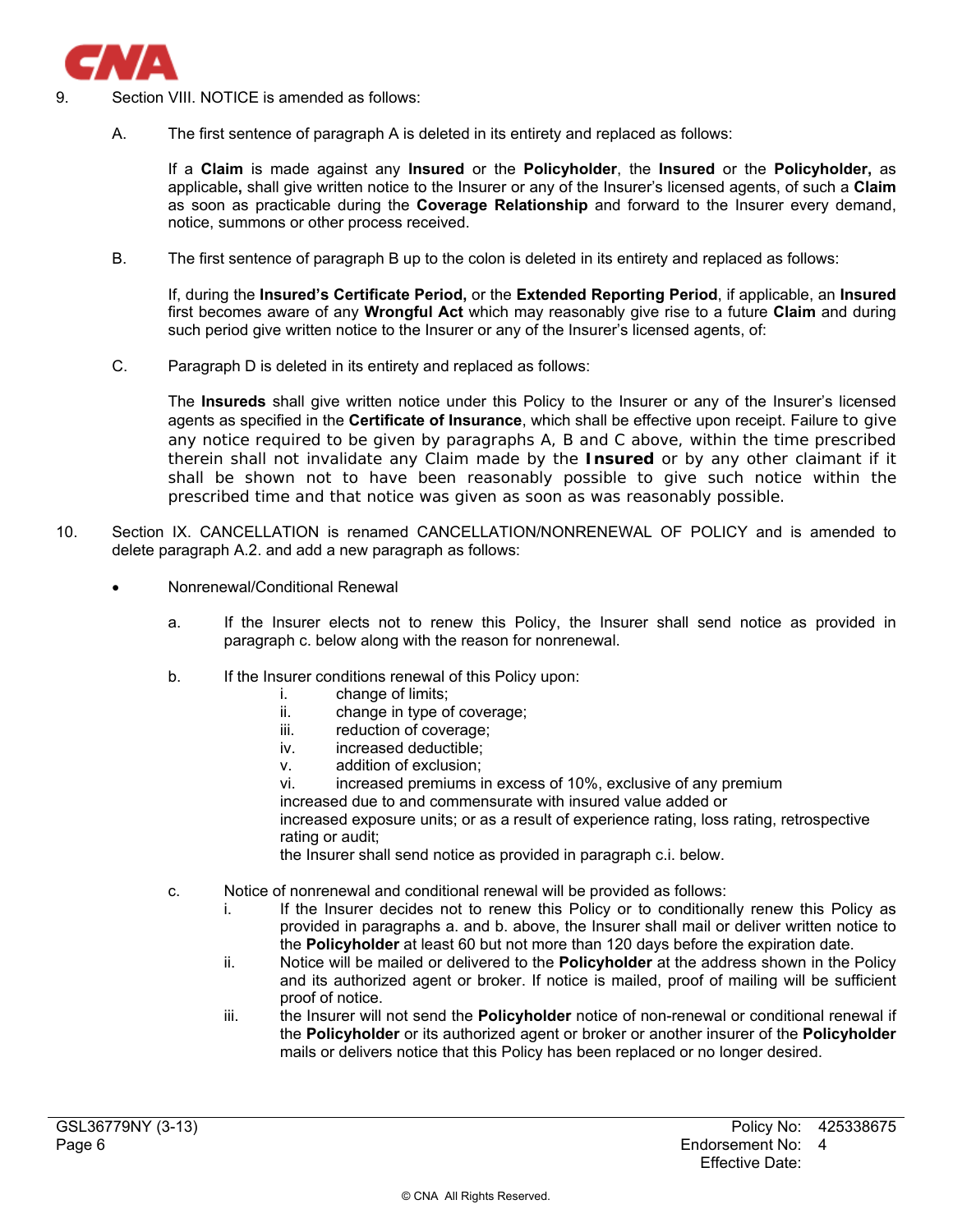

11. A new section is added as follows:

# **CANCELLATION/NONRENEWAL/CONDITIONAL RENEWAL OF CERTIFICATE OF INSURANCE**

## A. Cancellation of **Certificate of Insurance**

- 1. The **Insured** has the right to cancel their **Certificate of Insurance** at any time by giving notice to the Insurer stating when thereafter the cancellation shall be effective. If the **Certificate of Insurance** is so canceled, earned premium shall be computed pro rata.
- 2. If the **Certificate of Insurance** has been in effect for 60 days or less, the **Certificate of Insurance** may be canceled by the Insurer by mailing or delivering to the **Insured** written notice stating the reason for cancellation at the mailing address shown on the **Certificate of Insurance**, and to the **Insured's** authorized agent or broker at least:
	- a. 20 days before the effective date of cancellation if the **Certificate of Insurance** is canceled for any reason not included in paragraph (b) below.
	- b. 15 days before the effective date of cancellation if the **Certificate of Insurance** is canceled for any of the following reasons:
		- i. nonpayment of premium;
		- ii. conviction of a crime;
		- iii. discovery of fraud or material misrepresentation in the obtaining of the **Certificate of Insurance** or in the presentation of a **Claim**;
		- iv. after issuance of the **Certificate of Insurance** or after the last renewal date, discovery of an act or omission, or a violation of any policy condition, that substantially and materially increases the hazard insured against, and which occurred subsequent to inception of the current **Certificate Period**;
		- v. material change in the nature or extent of the risk, occurring after issuance or last annual renewal anniversary date of the **Certificate of Insurance**, which causes the risk of loss to be substantially and materially increased beyond that contemplated at the time the **Certificate of Insurance** was issued or last renewed;
		- vi. required pursuant to a determination by the New York State Superintendent of Insurance that continuation of the Insurer's present premium volume would jeopardize the Insurer's solvency or be hazardous to the interest of the Insurer's policyholders, creditors or the public;
		- vii. a determination by such Superintendent that the continuation of the **Certificate of Insurance** would violate, or would place the insurer in violation of, any provision of the New York Insurance Code; or
		- viii. revocation or suspension of the **Insured's** license to provide **Professional Services**.
- 3. If the **Certificate of Insurance** has been in effect for more than 60 days, or if this **Certificate of Insurance** is a renewal or continuation of a **Certificate of Insurance** issued by the insurer, this **Certificate of Insurance** may be canceled by the **Insurer** only for any of the reasons listed in paragraph A.2.b. above provided a written notice stating the reason for cancellation is mailed or delivered to the **Insured** at the address shown in the **Certificate of Insurance**, and his or her authorized agent or broker at least 15 days before the effective date of cancellation.
	- a. Notice of cancellation will state the effective date of cancellation. The notice of cancellation for nonpayment of premium will include the amount of premium due. The **Certificate Period** will end on this date. If notice is mailed, proof of mailing will be sufficient proof of notice.
	- b. If the **Insured** cancels, earned premium will be computed in accordance with the customary short rate table and procedure. If the Insurer cancels, earned premium shall be computed pro rata. However, when the premium is advanced under a premium finance agreement, the cancellation refund will be pro rata. Under such financed policies,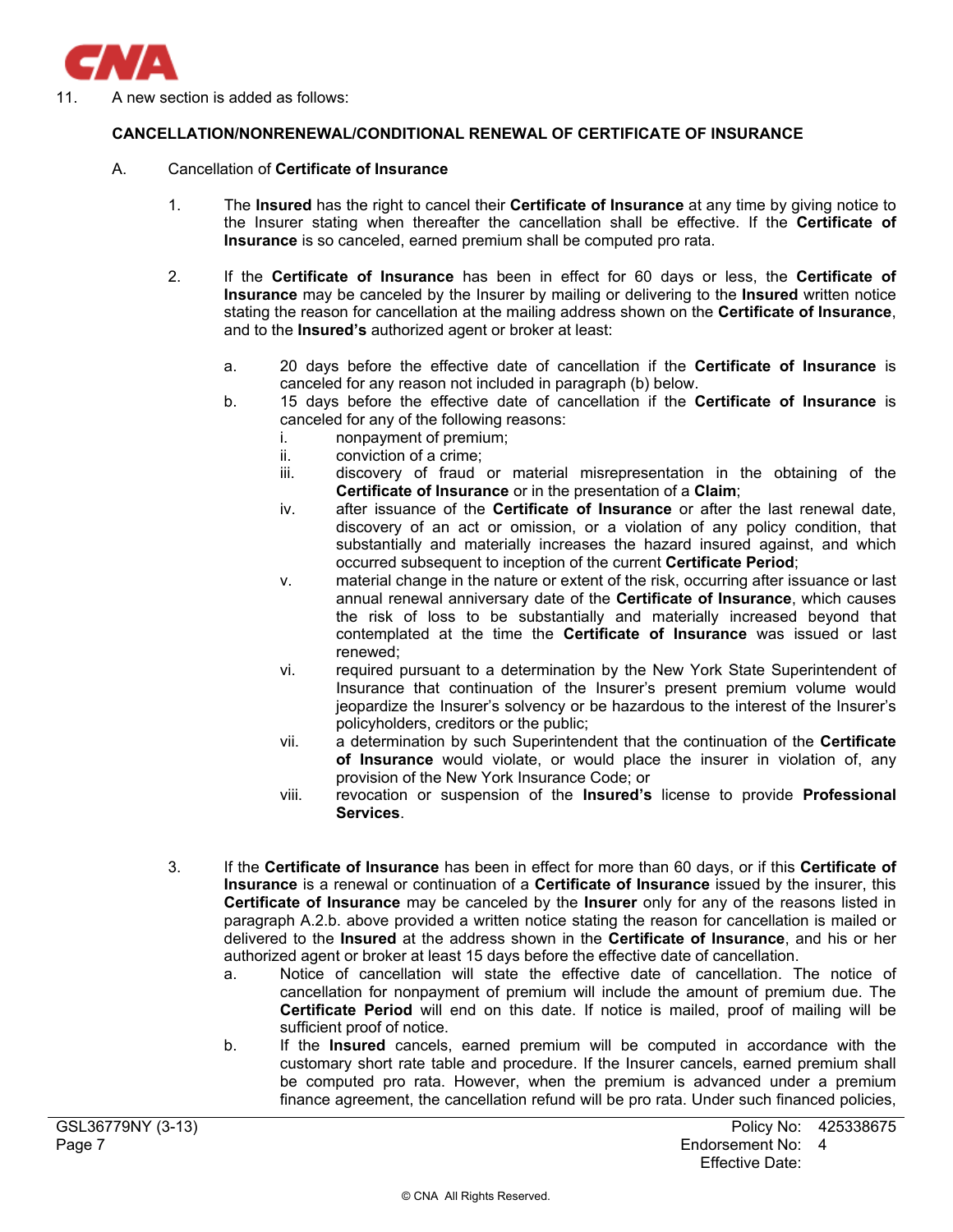

the Insurer will be entitled to retain a minimum earned premium of 10% of the total policy premium or \$60, whichever is greater. Premium adjustment may be made either at the time cancellation is effected or as soon as practicable after cancellation becomes effective, but payment or tender of unearned premium is not a condition of cancellation.

c. If one of the reasons for cancellation set forth in Paragraph A.2.b. exists, the Insurer may cancel this entire **Certificate of Insurance**, even if the reason for cancellation pertains only to a new coverage or endorsement initially effective subsequent to the original issuance of this **Certificate of Insurance**.

# B. Nonrenewal

- 1. If the Insurer elects not to renew this **Certificate of Insurance**, the Insurer shall send notice as provided in paragraph 2. below along with the reason for nonrenewal.
- 2. Notice of nonrenewal and conditional renewal will be provided as follows:
	- a. If the Insurer decides not to renew this **Certificate of Insurance** as provided in paragraph 1. above, the Insurer shall mail or deliver written notice to each **Insured** at least 60 but not more than 120 days before:
		- i. the expiration date; or
		- ii. the anniversary date if this is a continuous **Certificate of Insurance**.
	- b. Notice will be mailed or delivered to each **Insured** at the address shown in the **Certificate of Insurance** and his or her authorized agent or broker. If notice is mailed, proof of mailing will be sufficient proof of notice.
	- c. the Insurer will not send the **Insured** notice of non-renewal if the **Insured** or its authorized agent or broker or another insurer of the **Insured** mails or delivers notice that this **Certificate of Insurance** has been replaced or no longer desired.
- C. If the Insurer violates any of the provisions of the paragraphs above by sending the **Insured** an incomplete or late conditional renewal notice or a late nonrenewal notice:
	- 1. Coverage will remain in effect at the same terms and conditions of this **Certificate of Insurance** at the lower of the current rates or the prior **Certificate Period's** rates until 60 days after such notice is mailed or delivered, unless the **Insured,** during this 60 day period, has replaced the coverage or elects to cancel.
	- 2. On or after the expiration date of this **Certificate Period's**, coverage will remain in effect at the same terms and conditions of this **Certificate Period's** for another **Certificate Period's** at the lower of the current rates or the prior period's rates, unless the **Insured,** during this **Certificate Period's**, has replaced the coverage or elects to cancel.
- 12. Section XX. EXCLUSIONS is amended as follows:
	- A. Paragraph A., **Prior Litigation** is amended to add the words "or **Policyholder**" after the first use of the word "**Insured**."
	- B. Paragraph N. **Nuclear/Pollution** is amended to remove the phrase "nuclear reaction, radiation or contamination," from the exclusion.
	- C. Exclusion J. **Insolvency**, is deleted in its entirety and replaced as follows:

# J. **Insolvency**

based upon, arising out of, due to or involving directly or indirectly the insolvency, receivership, liquidation or inability to pay, of any insurance carrier, broker/dealer, trust or investment vehicle in which the **Insured** has placed or obtained coverage for a client or an account; however,